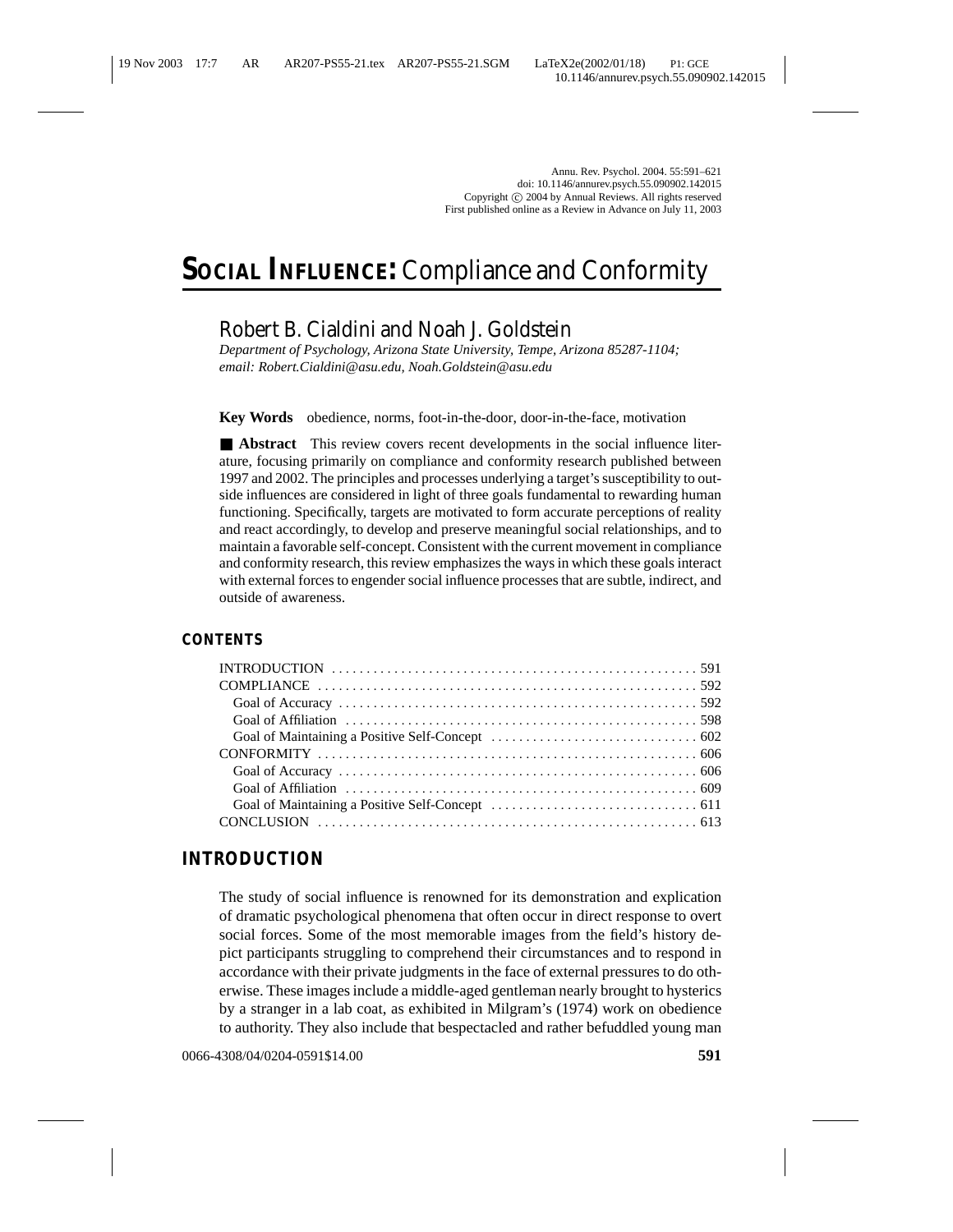in Asch's (1956) line-judgment conformity experiments, whose perceptions pitted the likelihood of an incorrect consensus against the likelihood of an incorrect eyeglass prescription. In these classic illustrations, the targets of influence were confronted with explicit social forces that were well within conscious awareness. In contrast, Freedman & Fraser's (1966) seminal investigation of the foot-in-thedoor technique, an example of compliance gaining without overt pressure, revealed the subtler aspects of social influence. Although all three lines of research have been prominent in stimulating decades of insightful inquiries into the nature of compliance and conformity, scholars in recent years have been inclined to explore topics more in line with the latter approach; that is, researchers have tended to concentrate their efforts on examining social influence processes that are subtle, indirect, and nonconscious.

The social-cognitive movement has also reverberated throughout contemporary influence research, as investigators attempt to uncover the ways in which targets' implicit and explicit goals affect information processing and decision-making in influence contexts. As an organizational framework, this chapter focuses on the extent to which three central motivations—to be accurate, to affiliate, and to maintain a positive self-concept (see also Cialdini & Trost 1998, Wood 2000)—drive targets' cognitions and behaviors in the areas of compliance and conformity. We place a special emphasis on scholarly work published between 1997 and 2002.

#### **COMPLIANCE**

Compliance refers to a particular kind of response—acquiescence—to a particular kind of communication—a request. The request may be explicit, as in the direct solicitation of funds in a door-to-door campaign for charitable donations, or it may be implicit, as in a political advertisement that touts the qualities of a candidate without directly asking for a vote. But in all cases, the target recognizes that he or she is being urged to respond in a desired way.

## **Goal of Accuracy**

Stated simply, people are motivated to achieve their goals in the most effective and rewarding manner possible. A person's desire to respond appropriately to a dynamic social situation demands an accurate perception of reality. The need to correctly interpret and react to incoming information is of paramount importance, particularly to targets of compliance-gaining attempts. One inaccurate perception, cognition, or behavior could mean the difference between getting a bargain and being duped. A great deal of recent compliance research has investigated how targets of various influence techniques process information and respond to requests as they attempt to gain an accurate construal of the situation and respond accordingly.

**AFFECT AND AROUSAL** Much of the compliance research on arousal and affective states has focused on the effect of discrete emotions on targets' cognitions as well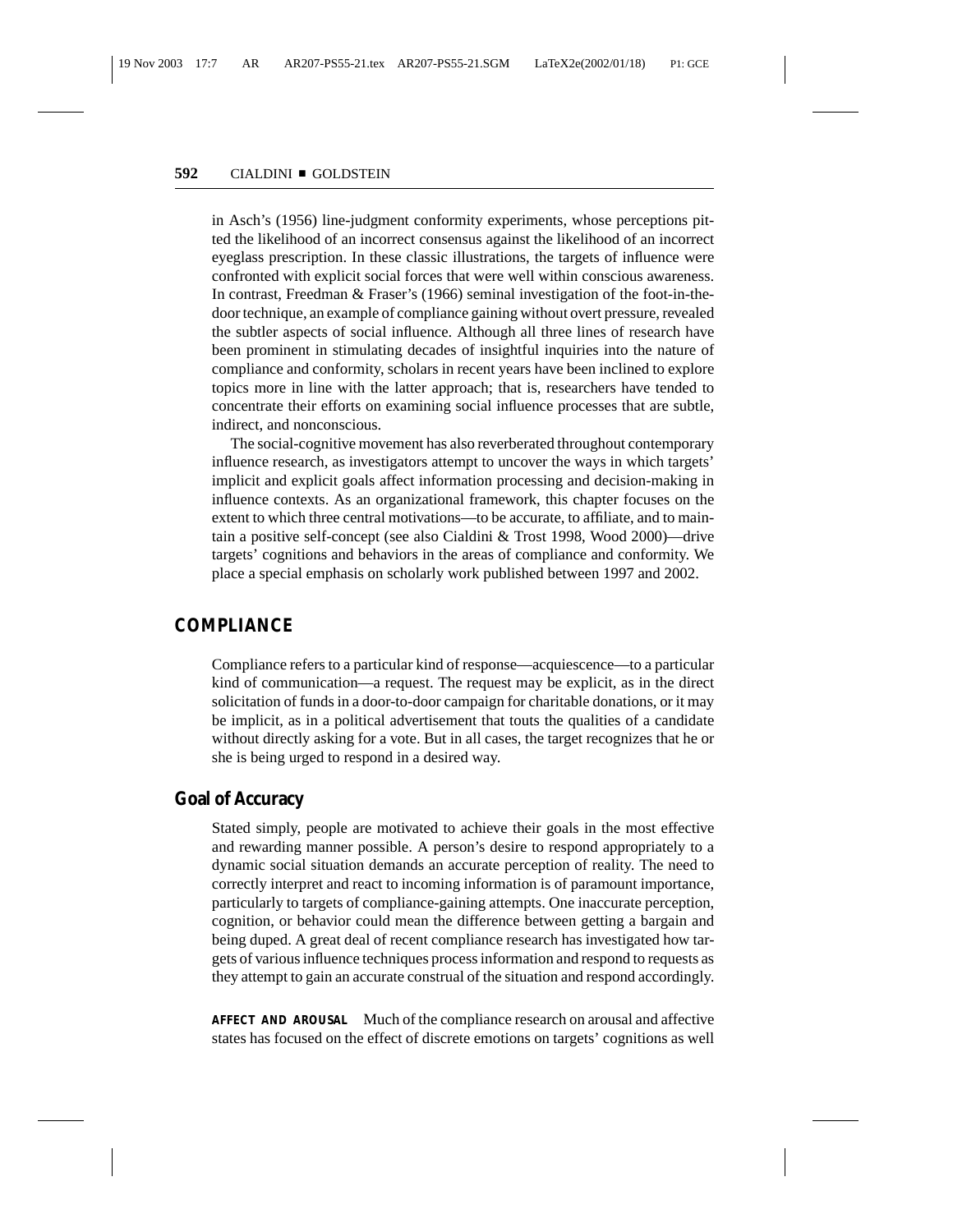as on the eventual outcome of the influence attempt. After receiving a request, targets use their feelings as cues for effective responding. For example, Whatley et al. (1999) differentiated between the emotions and related goals associated with public and private compliance in response to a favor. They posited that individuals avoid or alleviate feelings of shame and fear via public compliance, and guilt and pity via private compliance. Several other researchers have also focused on the impact of targets' actual or anticipated guilt on compliance (e.g., Boster et al. 1999; O'Keefe & Figgé 1997, 1999; Rind 1997; Tusing & Dillard 2000). In addition, investigators have explored the influence of mere arousal, finding that the simple arousal elicited by performing an interesting task enhances the likelihood of compliance with a request (Rind 1997, Rind & Strohmetz 2001).

Searching for a broader perspective on the role of affect in compliance scenarios, Forgas (1998a) argued that the conditions under which affect mediates the processing of and responses to requests can be explained by the affect infusion model (AIM; Forgas 1995). The AIM contends that a target's mood will permeate the processing of a request to the extent that the processing is effortful and exhaustive (Forgas 1995, 1998a). That is, an individual's affective state is likely to be integrated into the processing of the request in situations that call for constructive elaboration of "the available stimulus information, require the activation and use of previous knowledge structures, and result in the creation of new knowledge from the combination of stored information and new stimulus details" (Forgas 2001, p. 152). Forgas (1998a) suggested that the processing of a request will be more sensitive to mood if the appeal is unconventional (requiring more substantive processing), and rather impervious to mood if it is conventional. Combined with other findings demonstrating the role of the AIM in influencing the communication and bargaining strategies employed by compliance requesters (Forgas 1999) and negotiators (Forgas 1998b), the evidence as a whole appears to validate the notion that mood effects in compliance scenarios are mediated by both the targets' and requesters' levels of information processing.

The AIM, like many other theories of affect and cognition, focuses on processes that occur while an individual is experiencing a transient emotion or set of emotions. Dolinski & Nawrat (1998) established the success of a technique designed to increase compliance immediately after a particularly arousing mood has subsided. In one demonstration of their fear-then-relief procedure, a card matching the general appearance of a parking ticket was placed either under a windshield wiper (commonly where parking tickets are found) or on a door of illegally parked cars in Poland. The cards placed on the door were advertisements (No Anxiety), whereas the windshield wiper cards were either fake parking tickets (Anxiety) or advertisements (Anxiety-then-Relief). Drivers who experienced apprehension followed by assuagement were more likely to comply with a request than those who continued to be anxious or those never made anxious in the first place. The authors suggested that fear-then-relief participants behaved in a relatively mindless manner, caused by a diversion of resources to cognitions and counterfactuals regarding the fear-provoking event.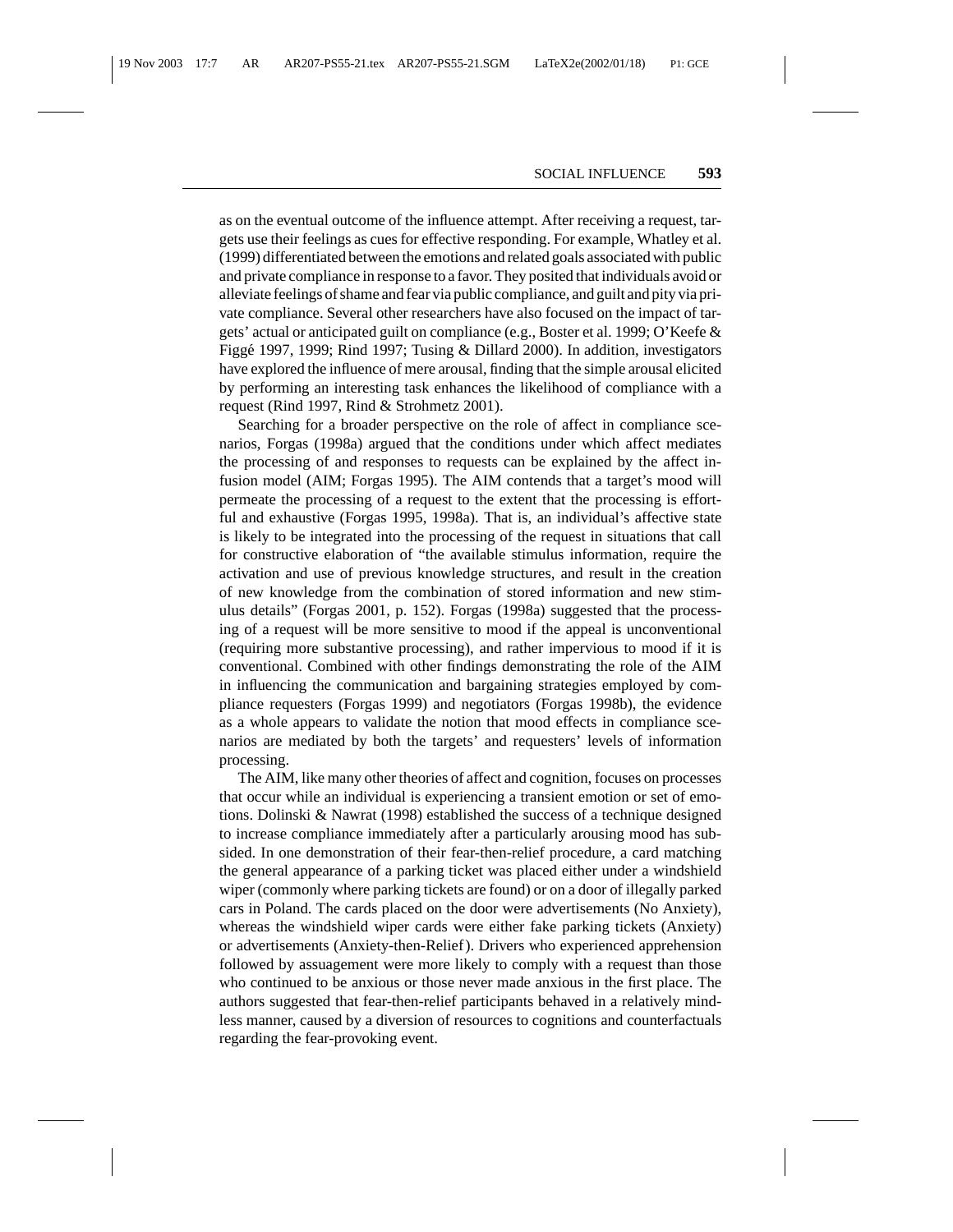**THAT'S-NOT-ALL TECHNIQUE** As in the fear-then-relief procedure, targets in compliance situations are often burdened with the task of correctly comprehending, evaluating, and responding to requests in a relatively short time, and therefore lack the luxury of entirely deliberate and rational decision-making. One strategy commonly employed by sales professionals that takes advantage of people's limited abilities to make well-reasoned judgments is the that's-not-all technique (TNA; Burger 1986). Influence agents utilize this technique by presenting a target with an initial request, followed by an almost immediate sweetening of the deal—either by reducing the cost or by increasing the benefits of compliance—before the message recipient has an opportunity to respond. Although obligations to reciprocate the solicitor's generosity have been shown to be at least partially responsible for the effect in some situations, Burger advanced a second, broader explanation for the phenomenon based on the contrast between the two requests and shifting anchor points (see Burger 1986).

Researchers have recently resumed the pursuit of understanding the processes that mediate the technique's efficacy, seeking to clarify the psychological mechanisms at work through an exploration of the tactic's limitations. For example, Burger and colleagues (1999) demonstrated that the procedure could backfire when the original request is too costly or demanding. Although the evidence is indirect, the authors suggest that both these and earlier (Burger 1986) findings are congruent with the theory that the initial request modifies the anchor point individuals use when deciding how to respond to the more attractive request. Thus, by first elevating a prospective customer's anchor point, the salesperson increases the likelihood that the better deal will fall into a range of acceptance that is based on this higher anchor point (Burger 1986, Burger et al. 1999). In the case of an unreasonably large initial request, the excessively high anchor value may be perceived as completely out of the range of acceptance, leading to immediate rejection even before the solicitor has a chance to revise the request (Burger et al. 1999).

Pollock et al. (1998) suggested an alternative account for the original TNA findings. They contended that TNA procedures succeed because potential customers mindlessly act on counterfactuals that create the appearance of a bargain. These authors reported results consistent with the position that the success of the TNA tactic is at least partially due to individuals' mindless consideration of the deal. However, their research did not provide a direct test of their account against the modified anchor point explanation, and the Pollock et al. mechanism alone does not explicitly predict the boomerang effect found by Burger et al. (1999).

**RESISTANCE** Following the work of Pollock et al. (1998), some researchers have placed the that's-not-all tactic among a class of influence strategies referred to as disrupt-then-reframe techniques (DTR; Davis & Knowles 1999, Knowles & Linn 2003). The DTR technique operates by disrupting an individual's understanding of and resistance to an influence attempt and reframing the persuasive message or request so that the individual is left more vulnerable to the proposition (Davis &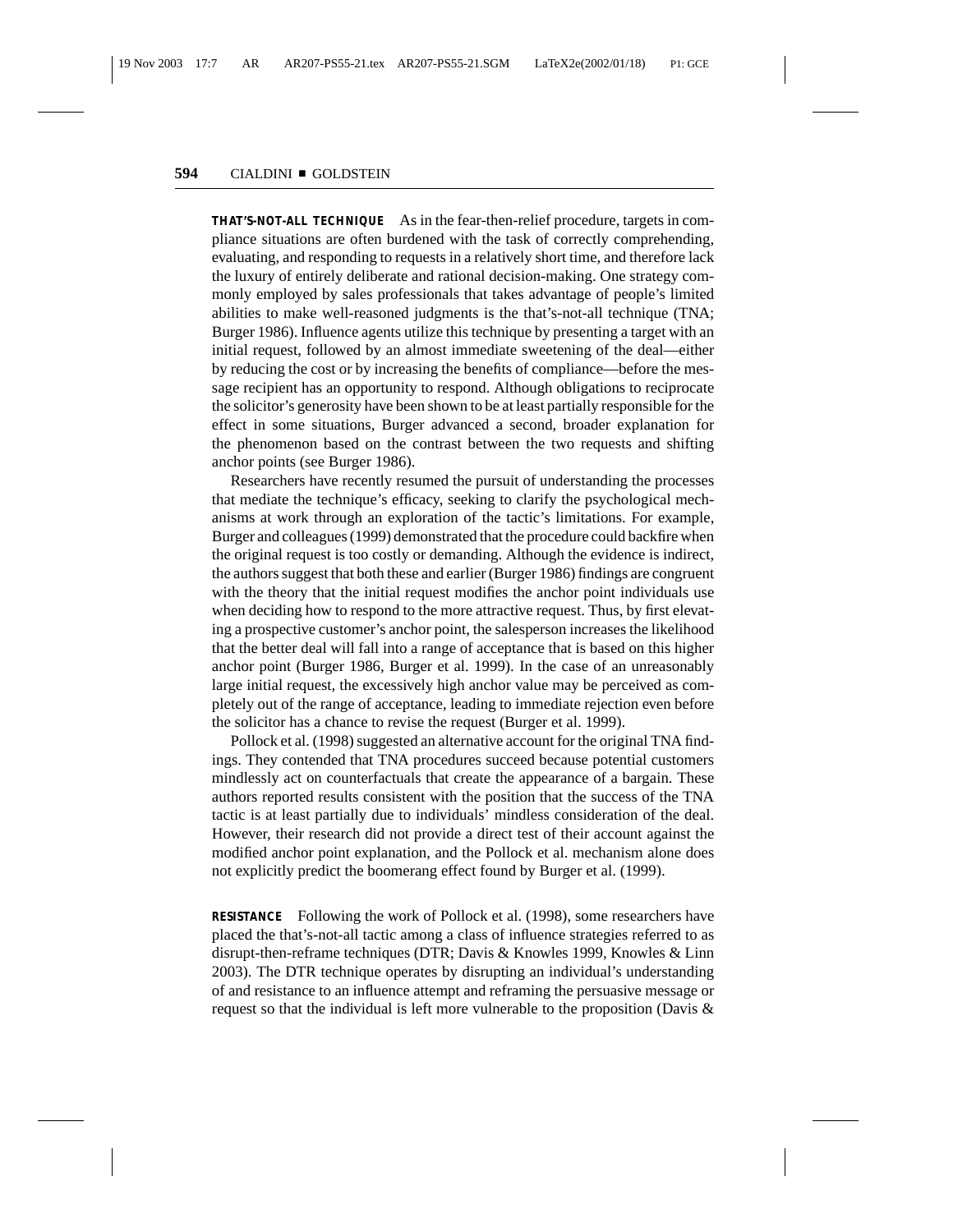Knowles 1999). The procedure is thought to work by disturbing the evaluation stage of Gilbert's (1991) two-stage model for message and situation comprehension (Knowles & Linn 2003). In the initial demonstration of the strategy, Davis & Knowles (1999) went door-to-door selling holiday cards for \$3. In addition to a control condition ("They're three dollars"), the sales pitch included a disruptive element ("They're three hundred pennies"), a reframing element ("It's a bargain"), or various permutations of these possibilities. The researchers found increased compliance relative to the control only in the disrupt-followed-by-reframe condition ("They're three hundred pennies... that's three dollars. It's a bargain."), suggesting that a target's general, high-order representation of the event ("I am being solicited") must be disturbed before the issue can be reframed ("It's a bargain") for the target. Knowles and colleagues suggest that the that's-not-all technique is a special case of DTR in which the revision of the original request serves as the disruption; the reframing ("It's a bargain") is implicit rather than explicit (Davis  $\&$ Knowles 1999, Knowles & Linn 2003).

The disrupt-then-reframe tactic enhances the likelihood of compliance by suppressing the target's resistance processes rather than by directly bolstering the desirability of request fulfillment. Knowles & Linn (2003) argue that forces drawing targets away from compliance (omega forces) in any given circumstance may be of a qualitatively different nature than those driving them toward compliance (alpha forces). Investigations of the processes associated with alpha strategies of influence are ubiquitous in the literature (see Cialdini 2001), whereas omega strategies have been quite underserved (Knowles & Linn 2003, Sagarin et al. 2002). Researchers do not yet fully understand how these processes function together in influence settings. Thus, the area is likely to draw considerable attention in the future.

**AUTHORITY AND OBEDIENCE** Individuals are frequently rewarded for behaving in accordance with the opinions, advice, and directives of authority figures. Authorities may achieve their influence via several distinct routes, first articulated by French & Raven (1959) in their seminal work on the bases of social power. Although the universe of power bases has been challenged, modified, and updated considerably over the years (see Koslowsky  $&$  Schwarzwald 2001), the distinction between authority based on one's expertise and authority derived from one's relative position in a hierarchy has remained relevant in differentiating mere compliance from what is commonly referred to as obedience. In more recent analyses of the many forms of influence at the disposal of authorities and other agents, researchers have categorized strategies employing expert power in a class called *soft tactics* and approaches utilizing hierarchy-based legitimate power in a class known as *harsh tactics*(Koslowsky et al. 2001, Raven et al. 1998). More generally, soft influences originate from factors within the influence agent (e.g., credibility), whereas the power of harsh influences is derived externally by means of an existing social structure (cf. Koslowsky & Schwarzwald 2001).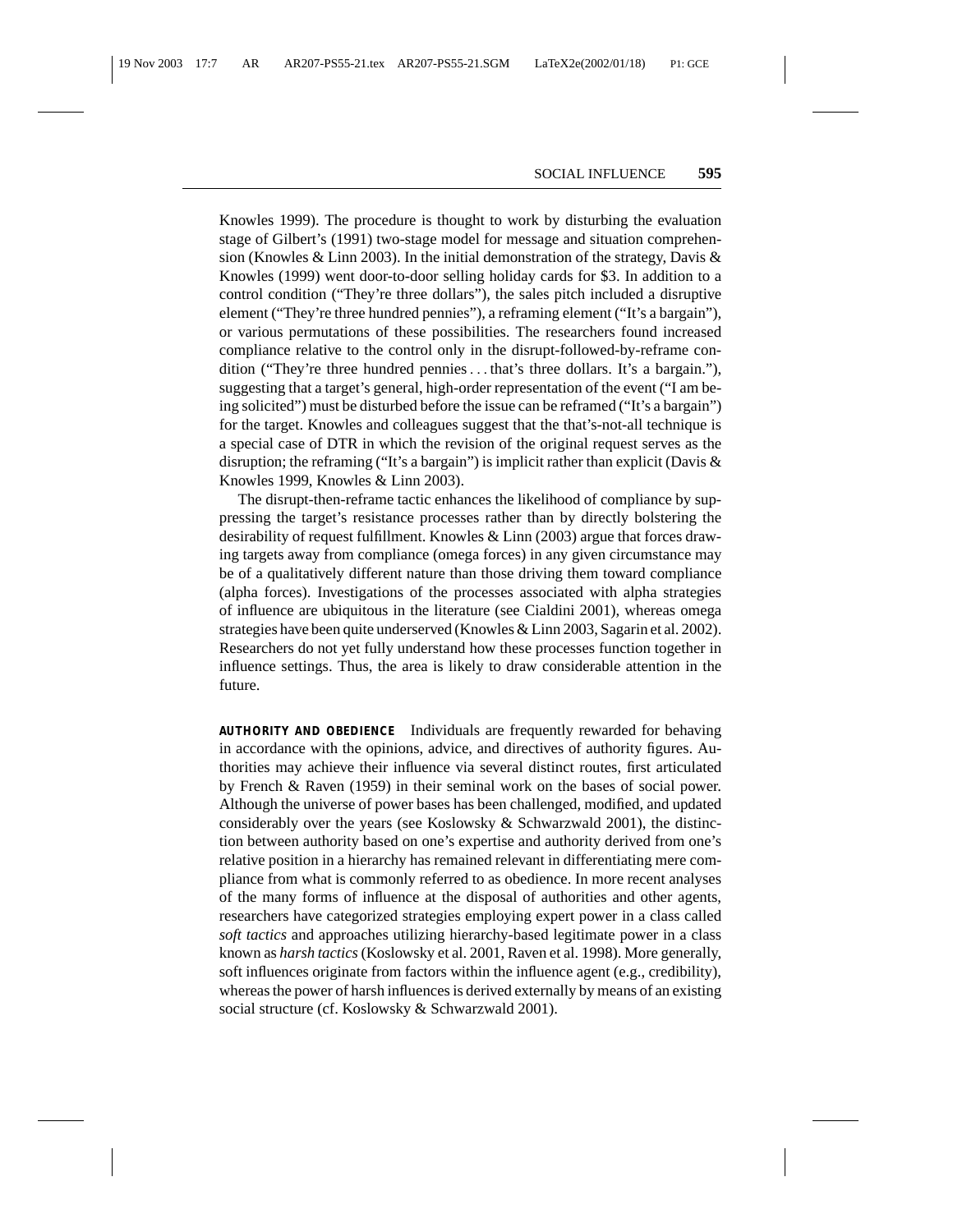Several studies have examined the use of authority and power within organizational settings. For example, supervisors' usage of primarily soft strategies has been found to correlate positively with subordinates' job satisfaction ratings, whereas there are indications that the reverse may be true when predominantly harsh tactics are employed (Koslowsky et al. 2001, Raven et al. 1998). Authorities who demonstrate consideration for their subordinates' needs—as opposed to those who exploit power differences—are also likely to engender a more favorable compliance rate (Schwarzwald et al. 2001). Moreover, because the level of volition associated with compliance is a function of the quality of the treatment subordinates receive (Tyler 1997), authorities stand to benefit greatly by treating subordinates with fairness and respect. However, it should be noted that the success of an authority's use of nonforceful measures may actually be augmented by the additional use of forceful means, so long as the attitudinal compliance brought about by the nonforceful influence attempt is not undermined (Emans et al. 2003). In support of this notion, Emans et al. (2003) showed that supervisors whose compliance-gaining repertoires included the use of both forceful and nonforceful techniques were most likely to elicit compliance with their requests.

Most organizations would cease to operate efficiently if deference to authority were not one of the prevailing norms. Yet, the norm is so well entrenched in organizational cultures that orders are regularly carried out by subordinates with little regard for potential deleterious ethical consequences of such acts (Ashford & Anand 2003, Brief et al. 2001, Darley 2001). Personnel managers, for instance, may discriminate based on race when instructed to do so by an authority figure (Brief et al. 1995), particularly those who are high in Right-Wing Authoritarianism (Petersen & Dietz 2000).

One illustration of destructive organizational obedience frequently cited by social psychologists is the systematic murder of millions of innocent people during the Holocaust. Over the years, it has been common practice for researchers, teachers, and textbook authors to refer to Stanley Milgram's (1974) groundbreaking work on obedience to authority as demonstrative of the principles and processes underlying the behaviors of seemingly ordinary German citizens (Miller 1995). A number of scholars have argued that such portrayals misrepresent the true nature of perpetrator behaviors in the Holocaust. They point to numerous differences between the obedience demonstrated in the Milgram experiments and the wanton and deliberate cruelty practiced by many concentration camp executioners. For example, whereas it is clear that Milgram's participants were emotionally and attitudinally in opposition to the orders they were given, many of the Holocaust atrocities were committed willingly and often quite sadistically (Berkowitz 1999, Goldhagen 1996). Others have stressed that, unlike Nazi order-givers, the experimenter in the Milgram studies possessed not only legitimate authority, but expert authority as well (Blass 1999, Darley 1995, Lutsky 1995; but see Elms 1995). Although the movement to redress this growing concern is gaining considerable momentum, Milgram's experiments in particular (e.g., Miller 1995), and social psychology in general (see Darley et al. 2001, Newman & Erber 2002), still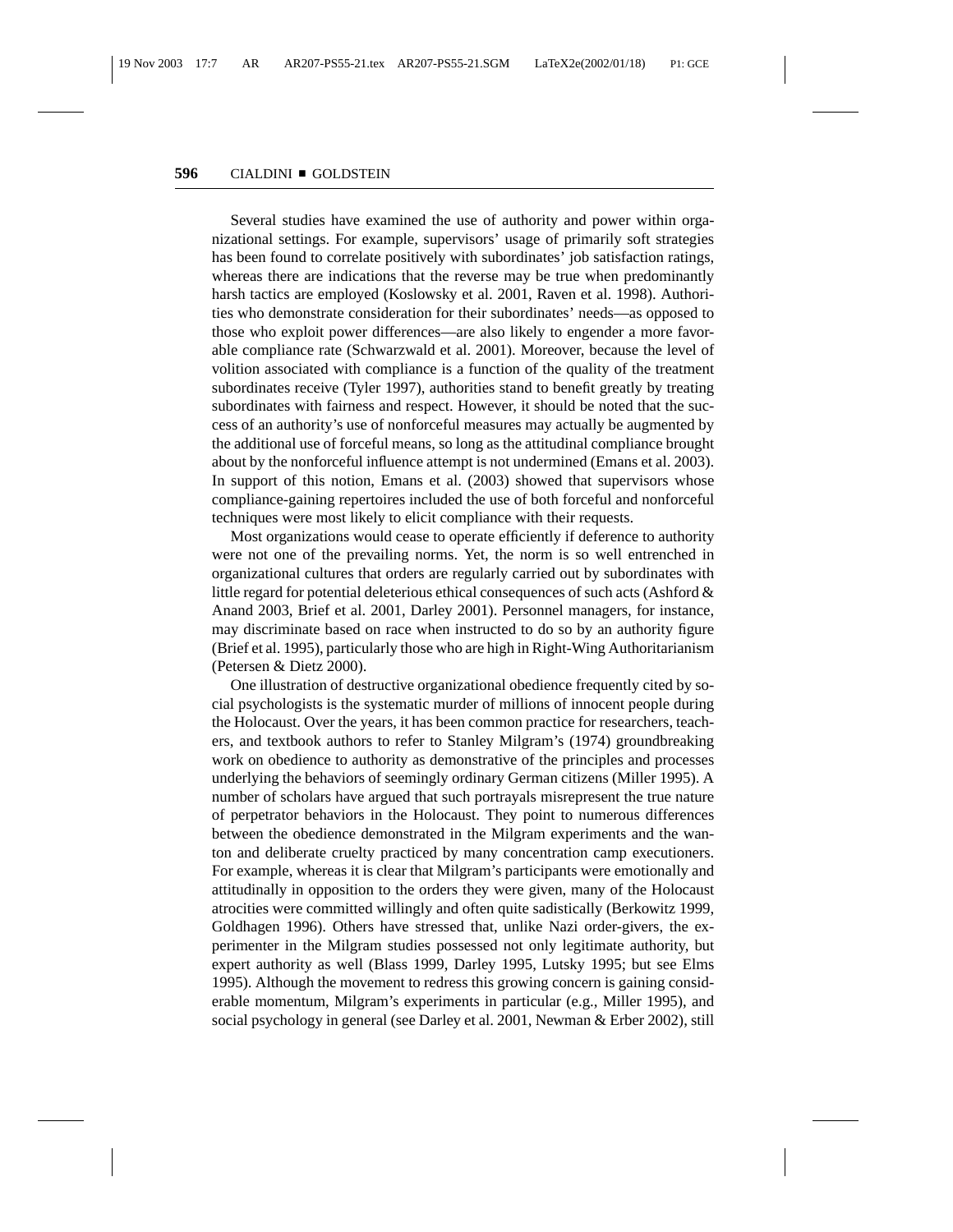provide much insight into the production and perpetuation of obedience-related malfeasance within hierarchically based organizations.

It is noteworthy that few studies of obedience to authority both utilize experimental designs and employ behavioral dependent measures. This trend is likely the result of ethical constraints placed on researchers working with human subjects (Elms 1995). One somewhat feasible alternative to ethically questionable obedience experiments is active role-playing (Meeus & Raaijmakers 1995). This method is characterized by physically placing role-players in the position of a would-be participant, and asking them to demonstrate how they believe a genuine participant would act if the circumstances were real.

The Milgram studies revealed the potentially harmful consequences of an illegitimate authority posing as a legitimate authority. Similarly, previous research has shown that we are also susceptible to those feigning expertise, largely due to our use of heuristics (see Cialdini 2001) and our perceptions of invulnerability to such duplicitous manipulations (Sagarin et al. 2002). Sagarin et al. (2002) found that the most effective treatment for instilling resistance to ads containing spurious experts was one that demonstrated participants' vulnerability to the ads, followed by simple rules for identifying fraudulent experts.

**SOCIAL NORMS** In addition to authorities, individuals often look to social norms to gain an accurate understanding of and effectively respond to social situations, especially during times of uncertainty (Cialdini 2001). Social norms have been found to influence a range of behaviors in a myriad of domains, including recycling (Schultz 1999), littering (Kallgren et al. 2000), and tax evasion (cf. Kahan 1997). Cialdini and colleagues (e.g., Cialdini et al. 1991) have argued that a close examination of the seemingly inconsistent literature on norms and their impact on behavior yields a meaningful distinction between norms that inform us about what is typically approved/disapproved (injunctive norms) and those that inform us about what is typically done (descriptive norms). The impact of these social norms on both subtle behavior-shaping and more overt compliance-gaining will be determined by the extent to which each of the norms is focal (Kallgren et al. 2000) and the degree to which the different types of norms are in alignment (Cialdini 2003).

Investigators have corroborated the findings of earlier research that relevant norms direct behavior only when they are in focus. This is true not only for norms outside of the self, but for personal norms as well; for example, the strength of individuals' personal norms against littering predicted littering behaviors only when these individuals focused attention on themselves rather than on external stimuli (Kallgren et al. 2000). Taken together, the results suggest that one's actions are relatively unaffected by normative information—even one's own—unless the information is highlighted prominently in consciousness.

Given that relevant norms must be salient in order to elicit the proper normcongruent behavior, individuals attempting to persuade others to engage in a particular behavior face the dual challenge of making the norm salient not only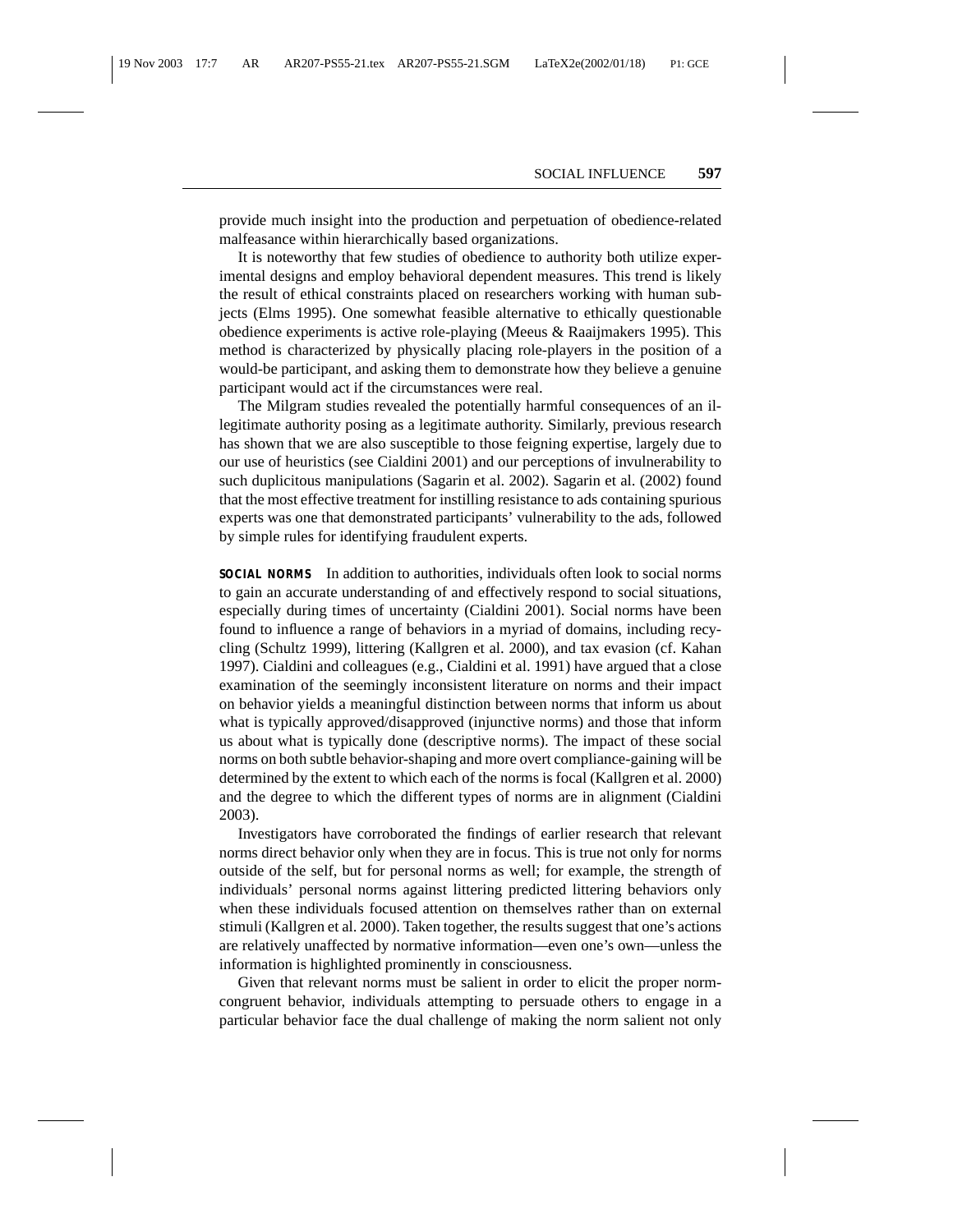immediately following message reception, but in the future as well. Cialdini and associates (R.B. Cialdini, D.W. Barrett, R. Bator, L. Demaine, B.J. Sagarin, K.L.v. Rhoads, & P.L. Winter, paper in preparation) maintain that the long-term efficacy of persuasive communications such as public service announcements is threatened because normative information becomes less accessible over time. They hypothesized and experimentally confirmed that linking an injunctive normative message to a functional mnemonic cue would increase norm accessibility later by activation of the norm upon perception of the same or a similar cue.

#### **Goal of Affiliation**

Humans are fundamentally motivated to create and maintain meaningful social relationships with others. For example, implicit in the concept of injunctive norms is the idea that if we engage in behaviors of which others approve, others will approve of us, too. Accordingly, we use approval and liking cues to help build, maintain, and measure the intimacy of our relationships with others. We also move closer to achieving these affiliation-oriented goals when we abide by norms of social exchange with others, such as the norm of reciprocity.

**LIKING** One of the clearest implications of our desire to affiliate with others is that the more we like and approve of them, the more likely we are to take actions to cultivate close relationships with them. This may be accomplished via a number of means, including responding affirmatively to requests for help. Indeed, the social influence literature is rife with demonstrations of the positive relationship between our fondness for a person and the likelihood of compliance with his or her request (Cialdini & Trost 1998). For example, physical attractiveness, a predictor of interpersonal liking, has been demonstrated to influence responding in a number of domains, ranging from tip earnings (Lynn & Simons 2000) to the likelihood of being asked for identification in bars (McCall 1997).

Researchers have focused recently on the extent to which heuristics—which generally provide accurate shortcuts for effective decision-making—lead individuals to respond to strangers in ways that belie the absence of a truly meaningful relationship between them. Because we so often rely on the heuristic rule that the more we like someone with whom we have an existing relationship, the greater should be our willingness to comply with the request, we tend to use the rule automatically and unwittingly when the request comes from strangers, as well (Burger et al. 2001). This is even more likely the case under the burdens of a heavy cognitive load, such as when the request is made face-to-face and is unexpected. Burger et al. (2001) found that simply being exposed to a person even for a brief period without any interaction substantially increased compliance with that person's request. In addition, greater perceived similarity—another cue for potential friend- or acquaintanceship—has been demonstrated to lead to enhanced compliance, even when the apparent similarities are based on superficial matches such as shared names, birthdays, and even fingerprint types (Burger et al. 2001,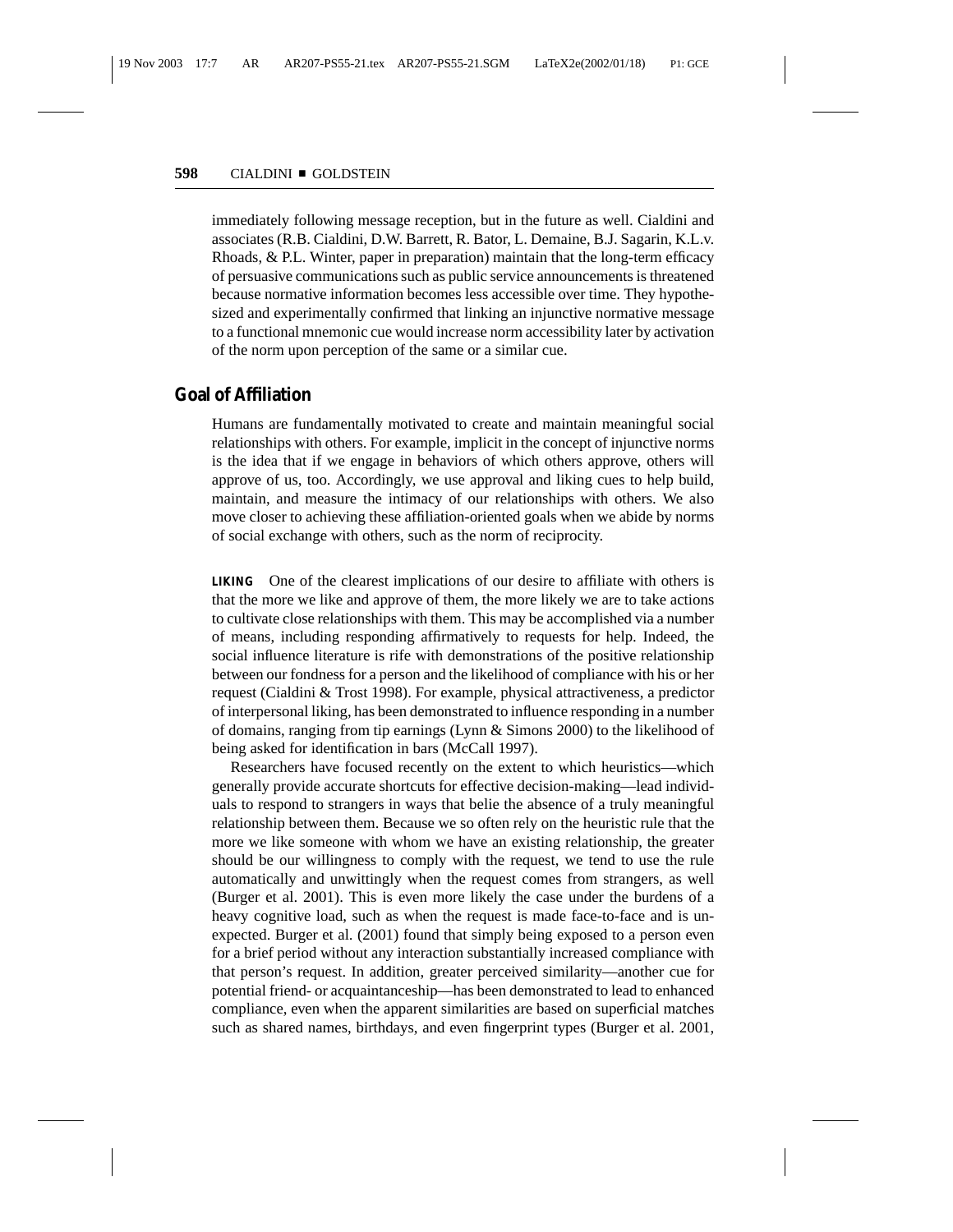2003). Some caution is warranted in generalizing these results to both genders, however, because nearly all of the participants were female. Because of the tendency of females to be more relationship-oriented than males (Cross & Madson 1997), there is reason to believe that these effects may be stronger among women than men.

Dolinski et al. (2001) also argued that certain situational cues activate heuristics that lead us to treat strangers as if they were friends or acquaintances. The authors contend that scripts for dealing with strangers or with friends and acquaintances are activated by the particular mode of communication in which we are engaged. Specifically, we tend to associate monologues with strangers and dialogues with closer relationships. In a series of studies, Dolinski and his colleagues showed that simply engaging people in a short, trivial dialogue prior to making the target request was sufficient to elevate compliance relative to a monologue condition ("Hi. I hope you are fine today"). Although the findings suggest that dialogue engagement can be an effective component of an influence agent's request, topics of high involvement are likely to be processed more actively and responded to more deliberately than those of low involvement, allowing for the possibility of a backfire effect (Dolinski et al. 2001).

Impression management through ingratiation is another means by which individuals utilize the liking principle for maximal influence. Research has demonstrated that even subtle forms of ingratiation, such as remembering a person's name (Howard et al. 1995, 1997), can potentially shape that person's response to a request. A great deal of the previous ingratiation research, in large part focusing on the effects of flattery, made use of an experimental paradigm in which targets' and observers' judgments of the ingratiator could be compared (Gordon 1996, Vonk 2002). Investigators have found that targets of ingratiation tend to view the ingratiator more positively than do onlookers (Gordon 1996). The traditional explanation for the target-observer difference has been that the target is motivated to accept the obsequious comments as genuine praise in order to serve his or her self-esteem. Observers, on the other hand, can analyze the behavior more critically (e.g., account for possible ulterior motives) because their feelings of self-worth are not on the line (Vonk 2002). Once the target has uncritically accepted the ingratiator's intentions as wholly good-natured, greater affinity for the adulator follows and leads to increased compliance. Although principles of self-enhancement and liking are doubtless components of the link between compliments and compliance, the norm of reciprocation may be another. In some cases, the recipient of a laudatory remark may comply out of a sense of indebtedness and obligation to the ingratiator, a hypothesis that remains open to empirical study.

**RECIPROCATION** The norm of reciprocation—the rule that obliges us to repay others for what we have received from them—is one of the strongest and most pervasive social forces in all human cultures (Gouldner 1960). It helps us build trust with others and pushes us toward equity in our relationships (Kelln & Ellard 1999). The rule tends to operate most reliably in public domains, but is so deeply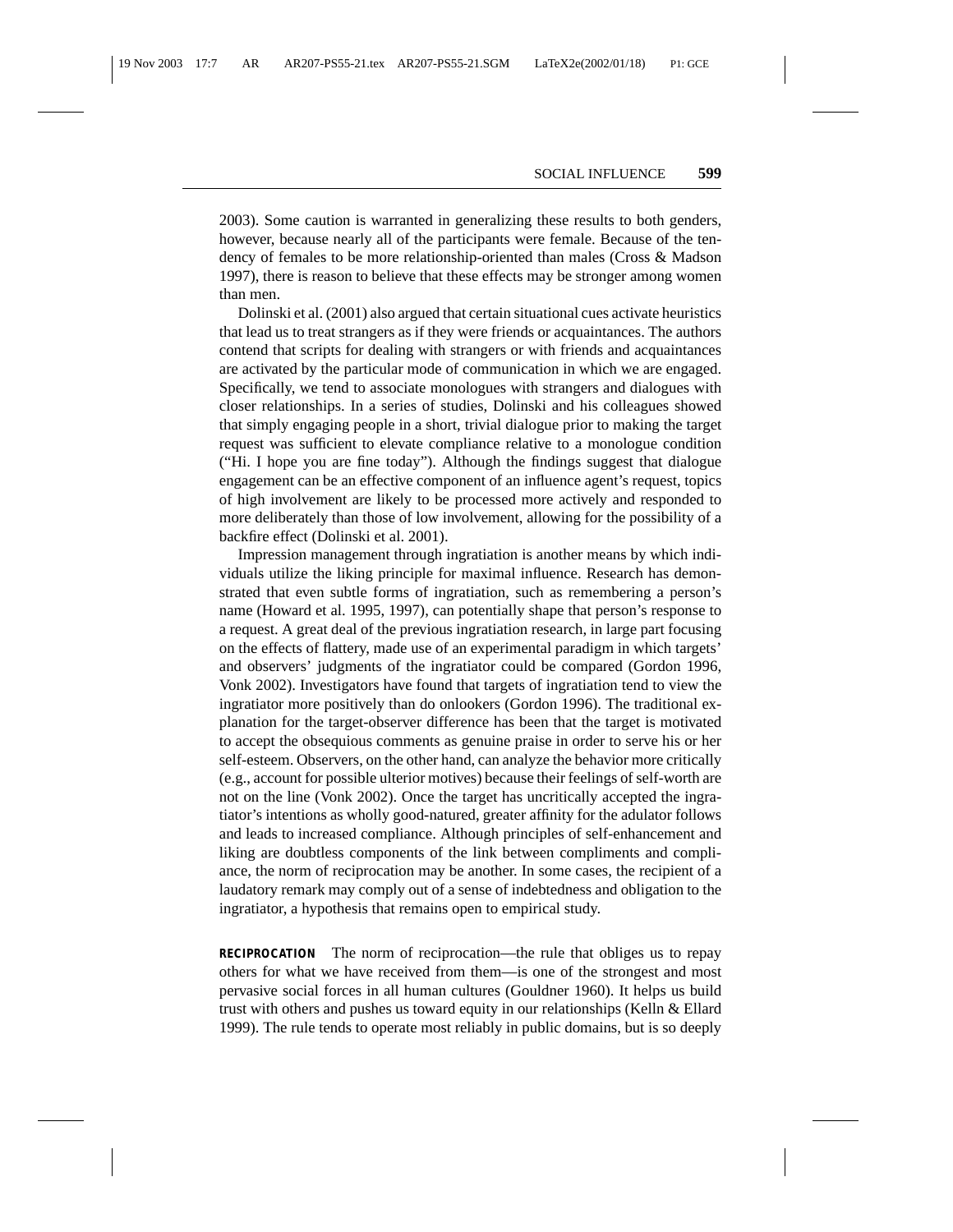ingrained in most individuals via socialization that it powerfully directs behavior in private settings as well (Whatley et al. 1999). The influence of obligations to reciprocate has also been shown in commercial exchanges. For example, numerous studies have demonstrated the ability of service workers to harness the potency of the norm to boost their tip earnings (e.g., Rind & Strohmetz 1999, Strohmetz et al. 2002; see also Cialdini & Goldstein 2002).

**DOOR-IN-THE-FACE TECHNIQUE** The norm of reciprocity has also been used to explain the effectiveness of the door-in-the-face technique (DITF; Cialdini et al. 1975). Briefly, one employs the strategy by preceding the request for a truly desired action with a more extreme request that is likely to get rejected. Cialdini et al. (1975) explained the phenomenon in terms of reciprocal concessions, arguing that the target feels a normative obligation to reciprocate the influence agent's concession with a concession of his or her own; specifically, this is accomplished by moving from a position of noncompliance to one of compliance. Accordingly, the success of the strategy hinges on the target's perception that the requester has made a legitimate concession (Cialdini et al. 1975). Researchers have repeatedly found that this rejection-then-moderation procedure produces a significant increase in compliance with the target request (Cialdini & Trost 1998; for meta-analyses, see O'Keefe & Hale 1998, 2001).

The reciprocal concessions explanation of the DITF phenomenon had been challenged periodically over the years (e.g., Dillard et al. 1984, Fern et al. 1986), but it seems there has been a recent resurgence of attempts to account for the data with alternative theories. Some researchers have pointed to meta-analytic findings that the size of the concession is not a significant predictor of compliance in the DITF paradigm (see Fern et al. 1986; O'Keefe & Hale 1998, 2001), which suggests that this violates one of the core predictions laid out by a reciprocal concessions model (O'Keefe & Figgé 1997, 1999; O'Keefe 1999; Tusing & Dillard 2000). However, according to the original explanation put forth by Cialdini et al. (1975; see also Hale & Laliker 1999), because the target's choice is a dichotomous one—yes or no—the reciprocal concessions account predicts that any retreat sizeable enough to be perceived as a genuine concession will activate the mechanism for a concession in return. Thus, once a certain threshold is met and the target interprets the requester's move as an authentic concession, increasing the difference between the sizes of the requests would have little effect on the outcome. O'Keefe (1999) argued against this explanation, positing that the existence of systematic variation in participants' personal thresholds would suggest that meta-analyses surveying a large number of studies should record at least somewhat of an advantage for DITF conditions employing larger concessions. Even if this were the case, however, most individual studies (and the meta-analyses that summarize them) have not been equipped to measure directly one key feature of the reciprocal concessions explanation: that is, whether participants perceived a genuine concession in the move to the second request.

The emphasis on authenticity of the concession is not limited only to the target's perception that the second request is truly less demanding than the initial request;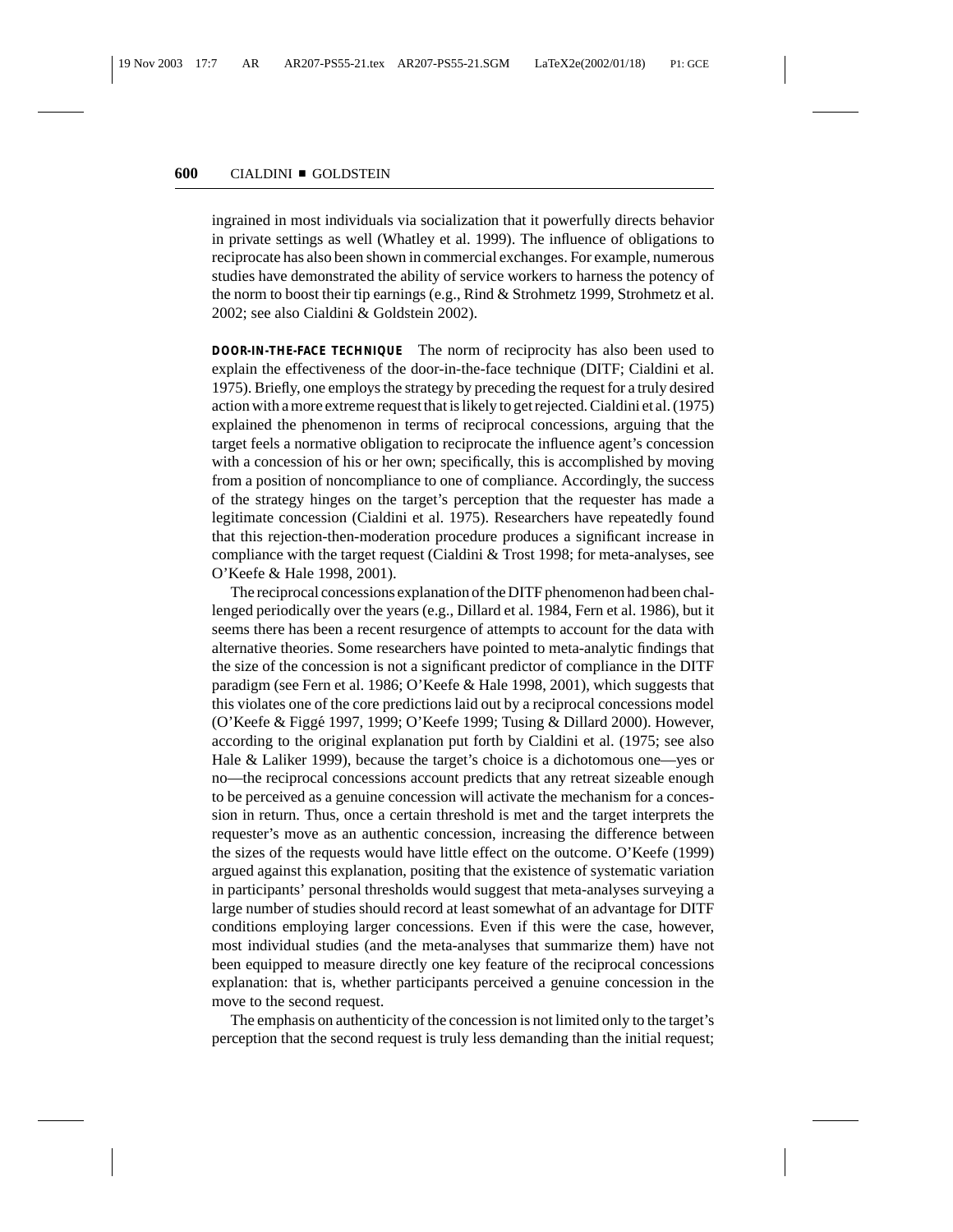authenticity also refers to the target's beliefs regarding the requester's motives. That is, individuals in a DITF scenario will be less likely to fall victim to the technique when they have reason to suspect that the requester is employing a sales device (Mowen & Cialdini 1980). Some authors (O'Keefe & Figgé 1997, Tusing & Dillard 2000) have argued that the reciprocal concessions explanation does not speak to findings that the DITF strategy tends to be more effective when the requests are prosocial in nature (Dillard et al. 1984; O'Keefe & Hale 1998, 2001). However, the foregoing analysis suggests that targets will be more likely to question the influence agent's motives, to perceive the apparent concession as illegitimate, and consequently, to refuse to comply when the request involves noncharitable causes. These assertions are consistent with the reciprocal concessions approach to the DITF.

Several investigators have also claimed that the originally proposed model is not supported because it is silent with respect to the effect of delay between requests (Dillard et al. 1984, Dolinski et al. 2001). Yet, the reciprocal concessions explanation does indeed predict that a greater time lapse between requests will lead to a less successful outcome, a finding reported in meta-analyses (see O'Keefe & Hale 1998, 2001). Longer delays may reduce the perception that the second request is a genuine concession, either by increasing the likelihood that the target will infer an ulterior motive on the part of the requester, or by making the smaller request seem more like a separate request rather than a concession (see Mowen & Cialdini 1980). Furthermore, contrary to the assertions of Dolinski et al. (2001), there is some evidence that the obligation individuals feel stemming from the norm of reciprocity does in fact diminish over time, at least for small favors between strangers (e.g., Burger et al. 1997). Thus, targets should feel less compelled to reciprocate a concession—even when made in earnest—with a concession of their own as the time between the two requests grows longer.

O'Keefe & Figgé (1997, 1999; see also Tusing & Dillard 2000) proposed an alternative account for the DITF effect based on guilt. They contend that targets feel guilty after rejecting the initial request, and seek to mollify this negative affect by agreeing to fulfill the subsequent request. Millar (2002) demonstrated the potential power of guilt in DITF exchanges by manipulating the degree to which guilty feelings were induced by the rejection of the larger request and reduced by the acceptance of the smaller request. The author found superior compliance rates in the condition characterized by high guilt induction and high guilt reduction. Yet, if individuals are primarily motivated to live up to the standards made salient to them once they have refused the initial appeal and to reduce feelings of guilt, one would expect that compliance with the second request would be equally effective at fulfilling these goals irrespective of the person making the second request (Dolinski et al. 2001). However, the evidence clearly demonstrates that the DITF technique ceases to be effective when a different person makes the second request (Cialdini et al. 1975; O'Keefe & Hale 1998, 2001), a finding that substantially weakens the social responsibility/guilt reduction explanation.

Dolinski et al. (2001) posited their own account of the DITF, suggesting that mere dialogue involvement may be responsible for the technique's success.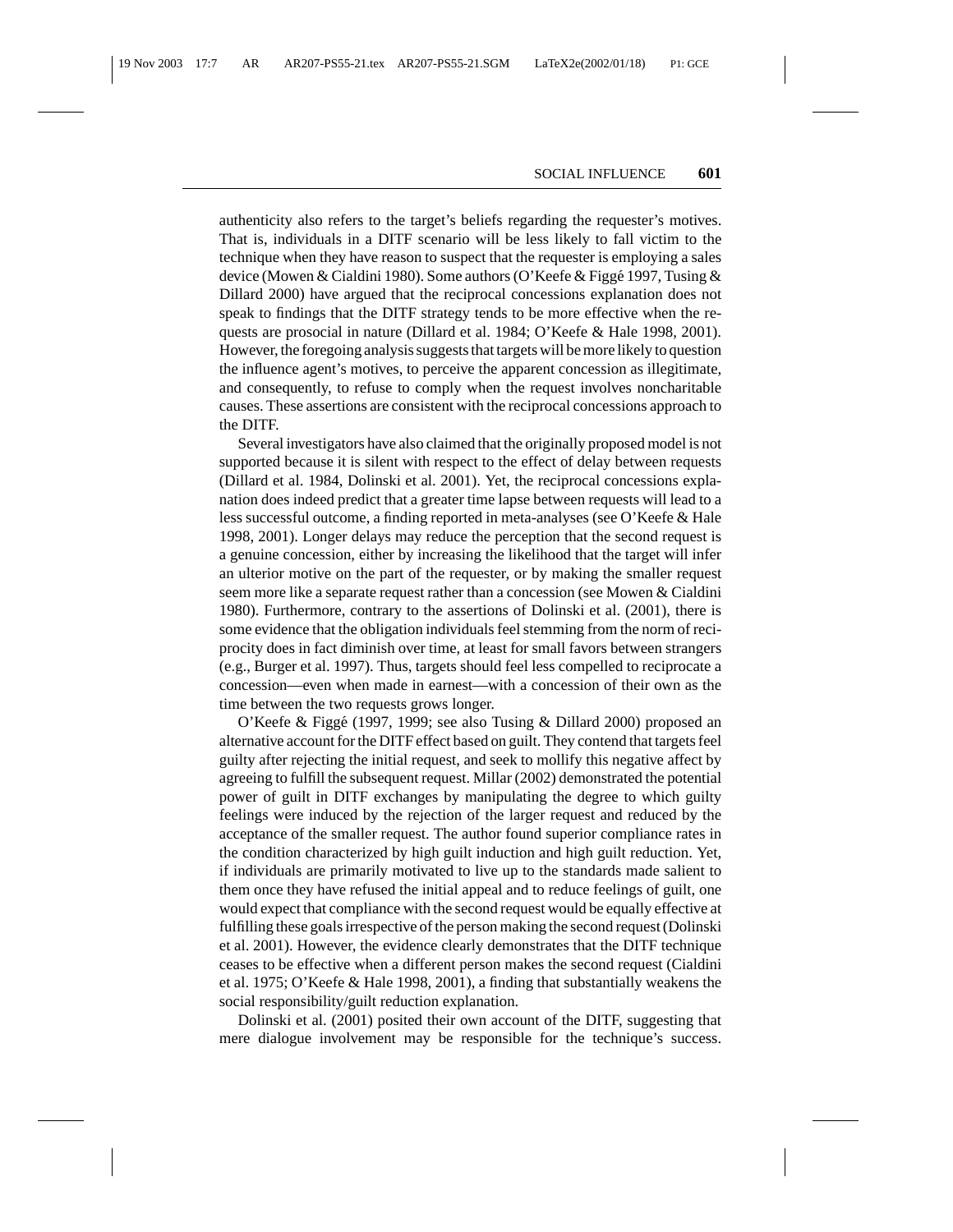According to the dialogue involvement model, simply engaging in the initial exchange should promote a target's willingness to comply with the influence agent's subsequent request. This explanation, however, is not supported by research revealing that the strategy is no longer successful when the second request is the same size as the first (e.g., Cialdini et al. 1975).

Taken as a whole, it appears that recently proposed explanations for the DITF effect are not fully consistent with the available data. This is not to say that multiple factors never operate in DITF exchanges, nor is it likely that the compulsion to reciprocate a genuine concession is the driving force behind the strategy's efficacy in every case. Rather, it is probable that potential mediators such as self-presentation, perceptual contrast, dialogue involvement, social responsibility, and guilt reduction may function at some level in DITF scenarios. However, the data provided by the extant literature still appear to favor a reciprocal concessions-based account as one of the leading mechanisms underlying observed DITF effects.

#### **Goal of Maintaining a Positive Self-Concept**

People have a strong need to enhance their self-concepts by behaving consistently with their actions, statements, commitments, beliefs, and self-ascribed traits (Cialdini & Trost 1998). This notion provides the basis for much of the recent research on compliance, particularly with regard to the role of self-perception processes.

**FOOT-IN-THE-DOOR TECHNIQUE** One compliance strategy designed to take advantage of people's basic desire for consistency is the foot-in-the-door technique (FITD; Freedman & Fraser 1966). The procedure involves first asking a target individual to comply with a small request, typically one that is minimally invasive so that the target is almost certain to respond affirmatively. After securing compliance, either the initial requester or an associate of the requester makes a larger, often related request. The strategy is considered effective when the demanding task's compliance rates are superior for those who received the initial request as compared to those who received no earlier request. Freedman & Fraser (1966) speculated that a major process underlying the FITD effect is one akin to self-perception (Bem 1972). That is, after agreeing to the initial request, targets ascribe traits to themselves reflecting their recent actions, and this change in selfview helps direct future compliance. There has been much debate regarding the mediators of the effect.

Although researchers have argued that self-perception cannot account for all of the FITD findings (see Dillard et al. 1984), the explanation has received much empirical support, albeit often of an indirect nature (for a meta-analysis, see Burger 1999). For example, Burger & Guadagno (2003) found indirect support for self-perception as a mediator of the FITD effect in their investigation of selfconcept clarity. Self-concept clarity is an individual difference measure that gauges the extent to which a person's self-concept is, among other things, accessible (cf. Burger & Guadagno 2003; see also Campbell et al. 1996). Based on the finding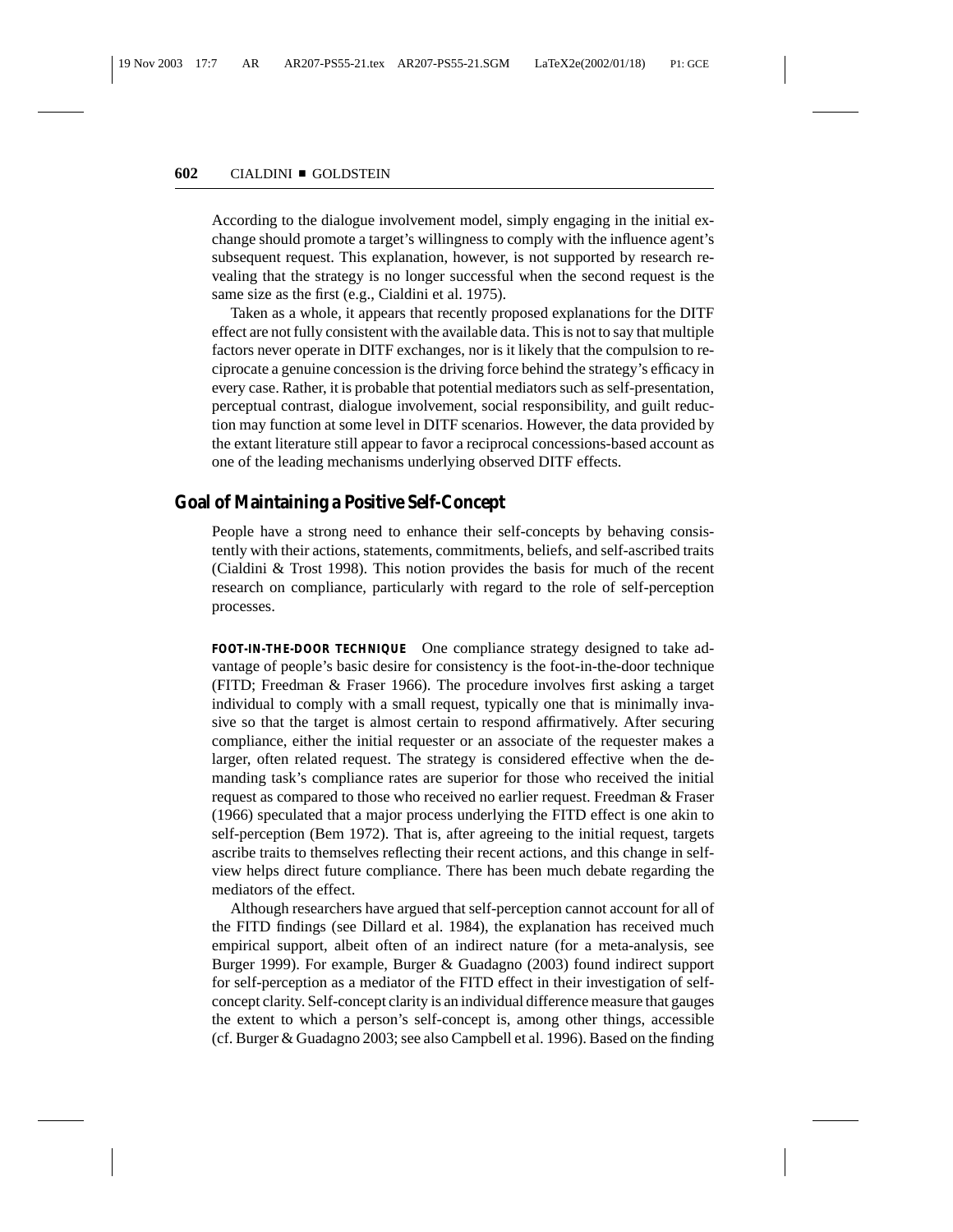that it is easier to manipulate the self-views of those whose self-concepts are more readily accessible (R.E. Guadagno  $& J.M. Burger$ , paper in preparation), Burger  $&$ Guadagno (2003) predicted that only those with clearer self-concepts would succumb to FITD; the results generally supported the hypothesis and were congruent with a self-perception account of FITD effects. Burger's meta-analysis (1999) of 30 years of FITD investigations yielded a number of other findings consistent with a self-perception explanation. Among them are that targets are more likely to comply with the second request when the initial appeal is behaviorally fulfilled (or at least attempted; see Dolinski 2000), and less likely to comply when the first request is so large that nearly everyone refuses.

Gorassini & Olson (1995) have challenged the assertion that self-perception processes could fully account for the efficacy of the FITD tactic. They noted that because nearly all of the previous research on the topic failed to measure changes in self-perception directly, valid conclusions regarding self-perception as a mediator could not be drawn. In an experiment using private compliance as the dependent variable—a measure more sensitive to mediation by self-perception processes than public compliance—the researchers found that increases in participants' perceptions of their own helpfulness following fulfillment of an initial request did not lead to increased compliance with a second request. Employing somewhat more sensitive and reliable measures of self-perception change, Burger & Caldwell (2003) conducted a conceptually similar study, and found that participants' compliance rates were in fact mediated by one dimension of a self-rated helpfulness scale administered immediately after the initial compliance. One possible explanation for these discrepant outcomes is that situational variables within each set of experiments may have motivated participants to be consistent with their own trait attributions to different extents; individual differences may have played a role as well.

Cialdini et al. (1995) argued that dispositional tendencies toward consistent responding might moderate the degree to which individuals behave in line with predictions made by consistency theories; they developed the Preference for Consistency (PFC) scale to measure such a construct. The researchers showed that only those who scored high on the PFC scale complied in accordance with consistencybased theories, including FITD. They concluded that individuals high in PFC are more consistent than those low in PFC in that they are more likely to determine their reactions to novel stimuli by relating the incoming information to already established information, such as pre-existing attitudes, prior behaviors, and commitments. Guadagno et al. (2001) found that focusing low-PFC participants on their prior helpfulness actually reduced the likelihood of their compliance on the subsequent request. The authors suggest that those low in PFC may have exhibited the backfire effect because they have a greater desire to act inconsistently with previous behaviors, specifically when those prior actions have been made salient.

Together, these findings both bolster the notion of self-perception as a mediator of the FITD effect and suggest its potential limitations (Guadagno et al. 2001). The results of these studies indicate that simply engaging in self-perception processes may not be sufficient to produce the FITD effect; rather, one must also have the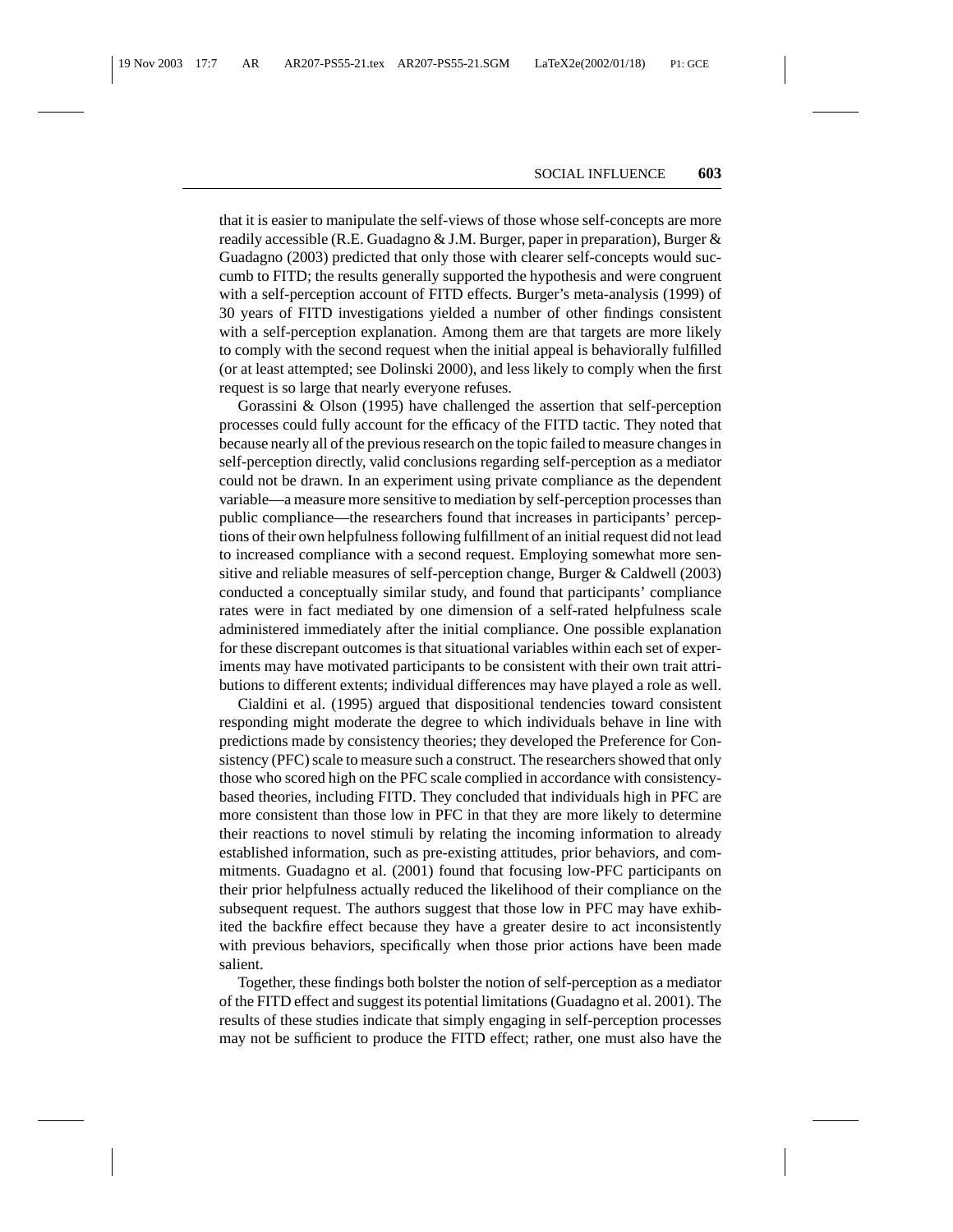motivation to be consistent with this self-view (Cialdini et al. 1995, Gorassini & Olson 1995, Guadagno et al. 2001).

Since the technique's initial demonstration, the archetypical foot-in-the-door study has involved observing an individual's response to a truly desired request after the person not only attempts, but also successfully completes, an initial task. However, Dolinski (2000) demonstrated that the self-inference process could operate to produce a significant FITD effect even in situations in which one's earnest attempt to fulfill a request fails. He concluded that the focus of our self-inferences is on the processes associated with the compliance attempt itself, rather than on the outcome of that attempt.

It is also noteworthy that Dolinski (2000) found that both those who succeeded and those who failed to accomplish the initial favor tended to rate themselves as more submissive, but not more altruistic, than controls when surveyed later. This is inconsistent with the results of Gorassini  $\&$  Olson (1995), in which an increase in self-rated helpfulness, but no parallel increase in self-rated submissiveness, was found in a strong FITD manipulation versus a control condition. Furthermore, Burger & Caldwell (2003) found that enhanced compliance was related to the Providing Support dimension of participants' self-rated helpfulness scores, and not those related to Volunteering or Feeling Compassion. Although the disparities in self-rating scores across these three studies are less than comparable because of their measurement as well as methodological differences, it nonetheless underscores the fact that researchers have yet to uncover the exact nature of the self-inferences that lead individuals to comply with a subsequent request. Future consideration should be given to the investigation of the extent to which individuals are focusing on each of three domains—their general dispositions, their actions, or their attitudes toward relevant issues (Burger & Caldwell 2003)—when undergoing self-perception processes in compliance situations.

Of course, self-perception and consistency motives may not be the only processes mediating FITD, nor may they even be the strongest (Burger & Caldwell 2003). Burger (1999) identified several other variables that had bearing on the size and direction of FITD effects, such as conformity, attributions, and commitments. In addition, certain factors may cause boomerang effects. For instance, resistance is especially likely if the same person makes both requests with little or no delay in between, presumably because the norm of reciprocity dictates that after the target agrees to a request, it would be out of turn for the influence agent to make a new one (Burger 1999, Chartrand et al. 1999). It is quite possible, for example, that Gorassini & Olson (1995) found no increase in private compliance in the FITD condition—despite an increase in self-rated helpfulness—because the same individual (i.e., the experimenter) made both requests within a relatively short period of time, thereby instigating norm-based resistance to compliance with the second request.

**CONSISTENCY AND COMMITMENT** Individuals are driven to be consistent not only with their trait self-attributions, but with their previous behaviors and commitments as well. The extent to which one's commitments are made actively is one powerful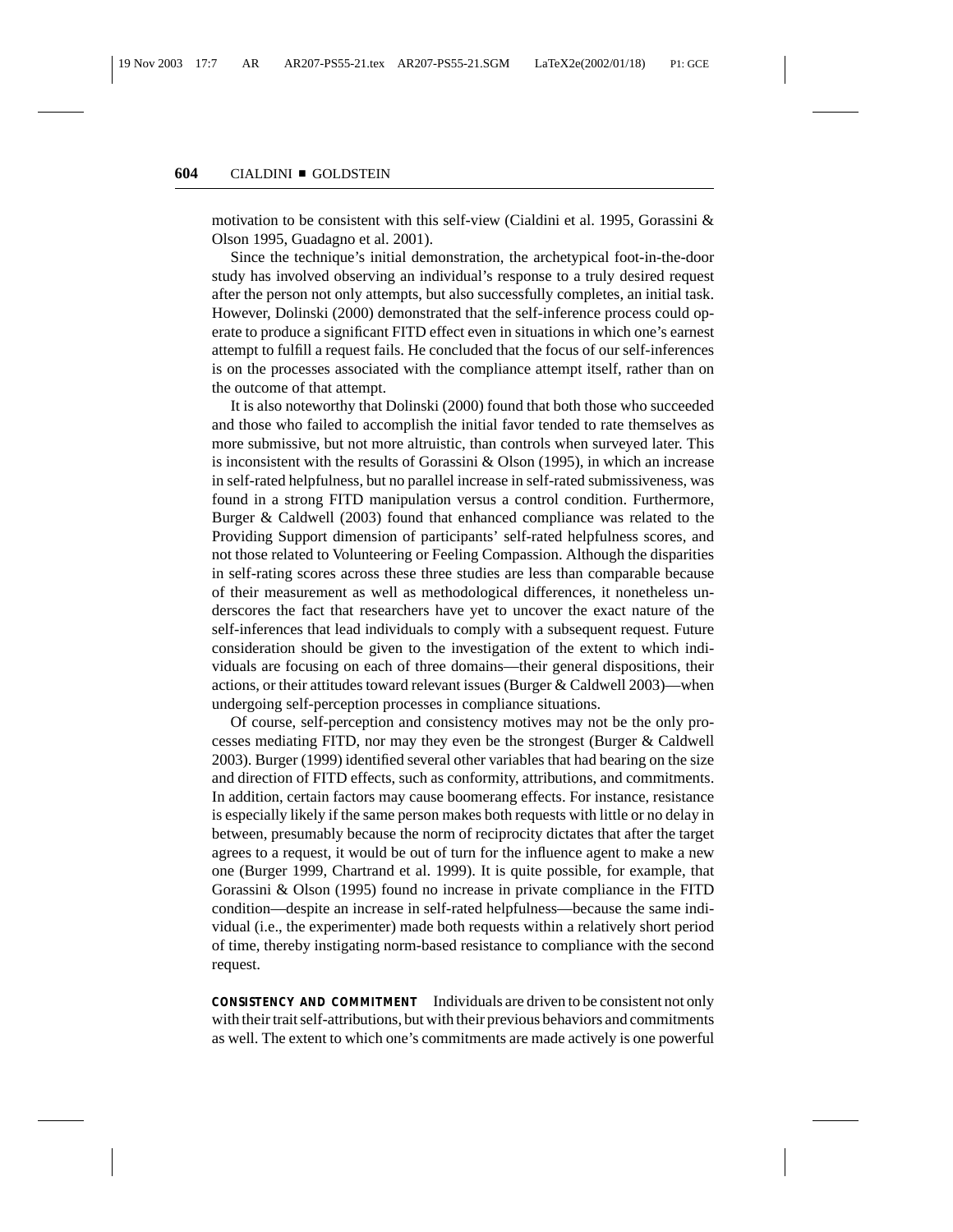determinant of the likelihood of request compliance (Cialdini & Trost 1998). For example, Cioffi & Garner (1996) solicited volunteers for an AIDS awareness project by asking participants to indicate their decisions on a form in either an active or passive manner. Irrespective of their choice, participants who made an active rather than a passive choice took a more extreme position toward their decision (even weeks later) and were more likely to show up if they had agreed to volunteer. In support of a self-perception analysis of active commitments, the authors found that more effortful displays of one's choice spurred individuals to attribute their decisions to their traits, attitudes, and tendencies (as opposed to selfpresentational concerns) to a much greater extent than those who made passive commitments.

Public commitments also tend to be more persistent than private commitments (Cialdini & Trost 1998). Car salespeople regularly utilize strategies, such as the low-ball technique, that take advantage of our motivation to act consistently with our prior public commitments. An influence agent employing this tactic first offers an acceptable deal to the target. Once a target's commitment to the proposal has been secured, the cost of carrying out the deal is substantially increased (Cialdini et al. 1978). In the case of car sales, the technique is successful because prospective buyers face their own commitments to the requester and perhaps to themselves when deciding whether or not to accept the modified deal. The success of the low-ball technique has been demonstrated among equal-status laypeople in nonconsumer domains as well (e.g., Guégen et al. 2002). Burger & Cornelius (2003) revealed that the public nature of the commitment is the keystone of the low-ball technique's efficacy. They found that relative to a control request, a lowball procedure eliciting a public commitment demonstrated enhanced compliance, whereas compliance rates declined when the requester made no attempt to obtain a public commitment before revealing the true cost of request fulfillment.

A core assumption regarding the success of consistency-based compliance techniques is that targets act consistently with their self-views and prior commitments in order to serve the ultimate motivation of maintaining or enhancing their selfesteem. It stands to reason, then, that individuals whose cultures place less of an emphasis on self-concept positivity and related maintenance and enhancement goals (such as Japan; for a review, see Heine et al. 1999) may be less susceptible to tactics that exploit these motivations. Furthermore, the importance and meaning of self-consistency as a general notion varies considerably among different cultures. For example, in cultures characterized by greater levels of interdependence, people are more likely to view their actions as being driven by their roles and others' expectations rather than by internal attributes (cf. Heine & Lehman 1997). In a demonstration of this principle, Cialdini et al. (1999) examined in two cultures the degree to which compliance decisions are steered by the desire to act in accordance with one's prior responses to comparable requests. They found that consistency needs had a greater influence on participants in an individualistic country (the United States) than in a collectivistic country (Poland); it is notable, however, that these differences were in large part due to participants' personal individualistic-collectivistic orientations. Because much of the field's knowledge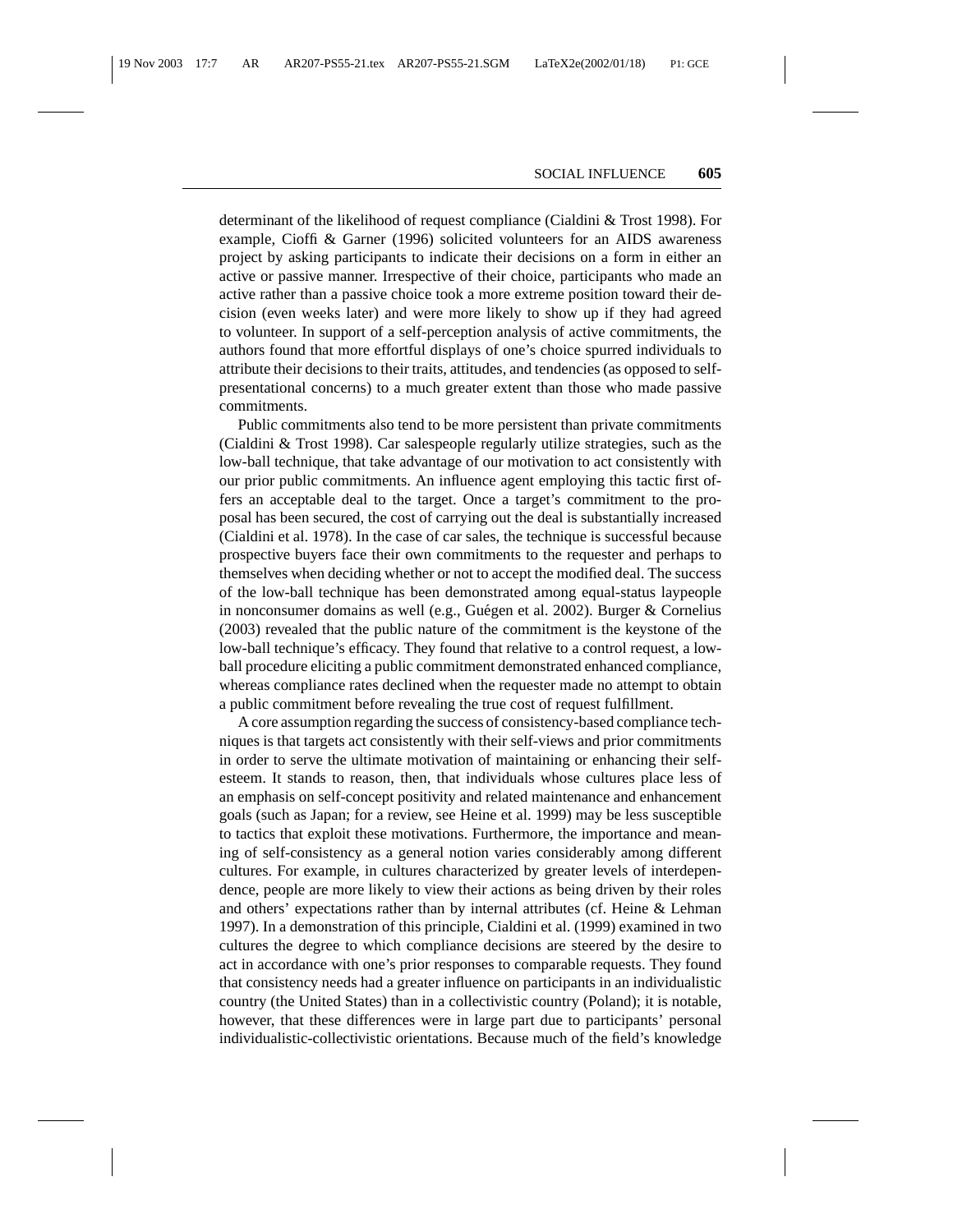of compliance is primarily based on North American participants, future research in this area is necessary to redress this imbalance.

#### **CONFORMITY**

Conformity refers to the act of changing one's behavior to match the responses of others. Nearly half a century ago, Deutsch & Gerard (1955) distinguished between informational and normative conformity motivations, the former based on the desire to form an accurate interpretation of reality and behave correctly, and the latter based on the goal of obtaining social approval from others. The extant literature has upheld the conceptual independence of each of these motivational factors (see Cialdini & Trost 1998), although the two are interrelated and often difficult to disentangle theoretically as well as empirically (David & Turner 2001). In addition, both accuracy- and affiliation-oriented goals act in service of a third underlying motive to maintain one's self-concept, both via self-esteem protection as well as self-categorization processes.

### **Goal of Accuracy**

Research on accuracy as a central motivation for conformity has examined the phenomenon in some diverse and relatively unexplored domains. Investigators, for example, have demonstrated that individuals may conform to information supplied by a group of confederates when reconstructing their memories for stimuli (Meade & Roediger 2002, Walther et al. 2002, Wright et al. 2000). As another example, Castelli et al. (2001) explored the types of people we look to for valid information under uncertainty. They showed that participants were more likely to conform to (and implicitly view as more accurate) the objective estimates of a confederate who earlier used stereotype-consistent (versus stereotype-inconsistent) traits to describe an outgroup member, even though they publicly expressed little faith in the confederate's judgments.

Quinn & Schlenker (2002) proposed that a strong accuracy goal could counteract the normative pressures individuals face when making a decision for which they are accountable (i.e., must be prepared to explain their decision) to a set of people whose views on the issue are known. The dominant response of individuals in this situation is to conform to the audience's position (Lerner & Tetlock 1999, Pennington & Schlenker 1999), a consequence that often stems from the desire to gain the approval of the people to whom the individuals are answerable (Quinn  $&$ Schlenker 2002). The authors theorized that because being accountable for one's actions tends to highlight the importance of the task (Lerner & Tetlock 1999) and amplify the salience of one's goals irrespective of the orientations of those goals (Schlenker & Weigold 1989), only those primed with a motivation to make accurate decisions and who were held accountable for their judgments would resist pressures to conform to the audience's known but flawed decision. The results confirmed the hypothesis. Although participants in this study were accountable to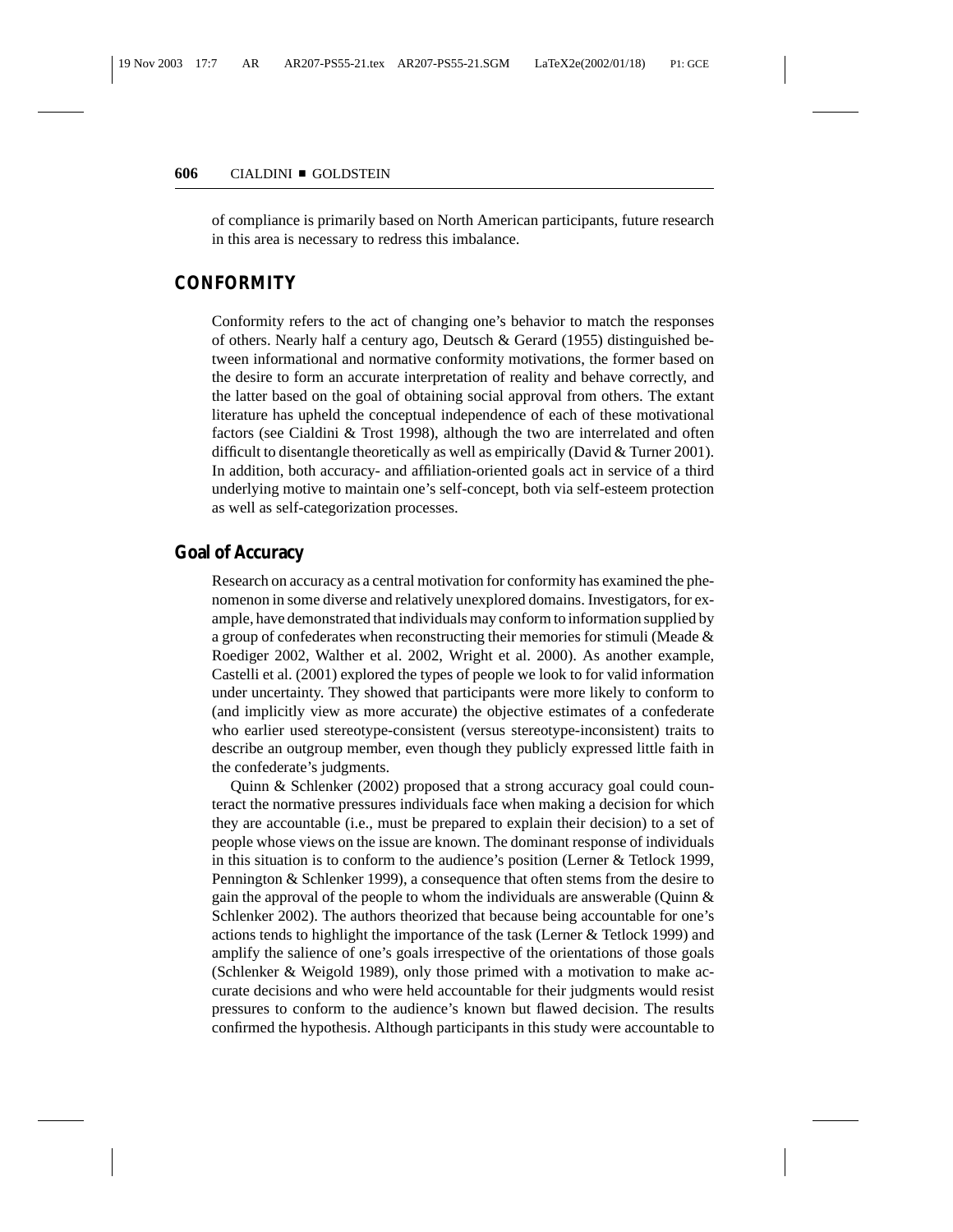only a single individual, it does suggest conditions characterized by accountability and salient accuracy goals may create the most suitable environment for the promotion of independent decision-making, even in cases in which the individual is accountable to an entire group of people and the consensus for an opposing position is high.

**PERCEIVED CONSENSUS** How we react to beliefs held by others is often contingent on our perceptions of the level of consensus for those beliefs. Social psychologists have continued to investigate how individuals differentially process messages associated with numerical majorities and minorities and to explore the extent to which normative and informational influences govern motivations to conform to each type of source. The two most prominent theories, Moscovici's (1980) conversion theory and Mackie's (1987) objective consensus approach, differ in their interpretation of the influences exerted by majorities and minorities in terms of cognitive and motivational processes. Simply put, conversion theory suggests that majority influence is normative, whereas the objective consensus account views it as informational.

Recently, Erb et al. (2002) addressed this apparent incompatibility by considering individuals' prior attitudes toward the relevant influence topic. The researchers found that when the target's previously formed opinion is strongly opposed to the message being conveyed, the recipient's motivation to avoid deviance from the majority group will hamper message elaboration (unless a target's self-interest is specifically threatened) (Martin & Hewstone 2001) and instead focus the individual on the normative concerns of fitting in, a process consistent with conversion theory. On the other hand, when recipients hold moderately opposing attitudes toward the message topic, they are more receptive to the position endorsed by the majority, and therefore more likely to engage in extensive processing of the message and see the group with the numerically superior advantage as representing an objective consensus; this finding is congruent with Mackie's (1987) account. When both the source and the issue were of low relevance to targets holding no prior attitudes on the subject, the targets applied little cognitive effort to process the message, often using an accuracy heuristic favoring the majority (Erb et al. 1998).

Although the topic has been eliciting greater attention in recent years, the effects of perceived consensus on individuals' intergroup attitudes and behaviors, such as prejudice, stereotyping, and discrimination, has been a relatively underserved area of conformity research (Crandall et al. 2002, Stangor et al. 2001). Crandall et al. (2002) advocated a return to a social normative approach to study the phenomenon, finding an almost perfect correlation between individuals' likelihood of expressing or tolerating prejudice and their perceptions of the extent to which most others approve of those behaviors. Sechrist  $&$  Stangor (2001) found that higher prejudiced participants sat at a greater distance from an African American confederate than did those lower prejudiced participants; most interesting, however, was the finding that this difference was heightened when the participants learned that their attitudes were shared by a clear majority of other individuals.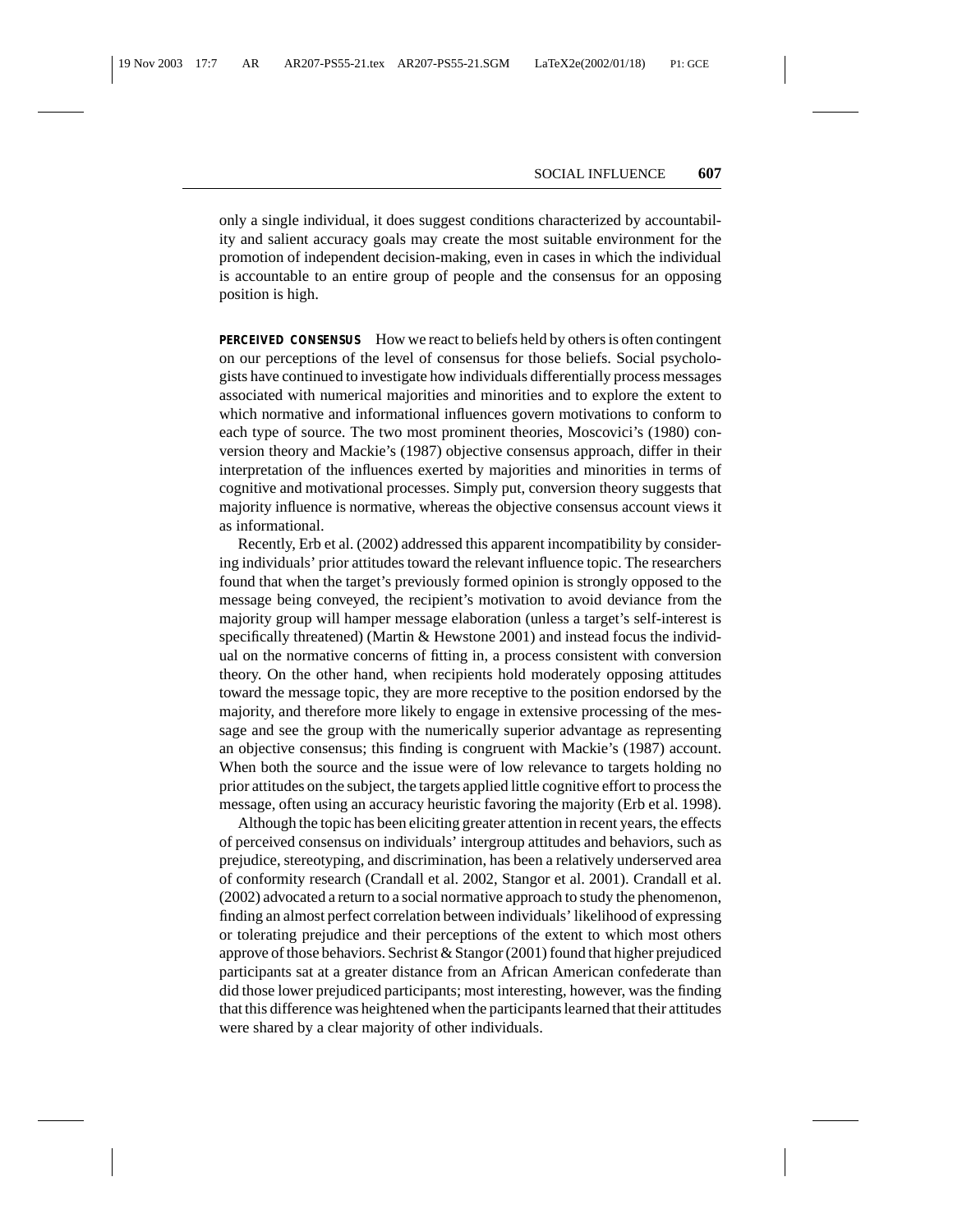Presumably, normative influences were the primary motivational forces operating in the aforementioned studies, indicating to the participants the kinds of beliefs that are generally accepted and encouraged by the majority. However, the perception of a consensus among group members' intergroup attitudes and behaviors is certain to exert an informational influence as well. Consistent with this suggestion, researchers have demonstrated that confidence in the accuracy of one's intergroup beliefs over time is a positively related function of the perceived level of consensus (cf. Stangor et al. 2001). Other researchers (e.g., Schaller & Latan´e 1996) have examined the consensually shared nature of stereotypes in more dynamic environments. Kenrick et al. (2002) suggest that the kinds of stereotypes that are most communicable (and therefore most likely to be shared) are those that provide accurate, functional information relevant to vital social motivations such as self-protection.

**DYNAMICAL SYSTEMS** Much like the majority of social psychological research, traditional investigations of conformity phenomena have been dominated by static social influence environments described by relatively microlevel theories (Vallacher et al. 2003). Recent years, however, have been marked by an increased emphasis on the processes that drive conformity in more fluid, complex systems and on the group-level consequences of dynamic behavior and belief shifts over time. Based on the more unidimensional social impact theory (SIT; Latané 1981), Latané developed dynamic social impact theory (DSIT; 1996) to explain the higherorder processes that emerge over time from local-level conformity within multipleperson assemblages of varying sizes, functions, complexities, and levels of interpersonal interaction. One of the central postulates on which the theory is founded is that, all else being equal, an individual occupying a given social space will be more likely to conform to the attitudes, beliefs, and behavioral propensities exhibited by the local numerical majority than by either the local numerical minority (for exceptions, see Nowak & Vallacher 2001) or less proximate persons. Influence at the local levels may be informational, normative, or both. The model predicts four core forms of self-organization emerging within the aggregate: (*a*) clustering of attitudes (or opinions, behavioral tendencies, etc.) in social space; (*b*) a reduction in diversity via a consolidation of attitudes; (*c*) correlations across attitudes possessed by cluster members; and (*d*) continuing diversity (i.e., lack of complete convergence) of attitudes. Regarding this last point, clusters of individuals sharing the minority attitude rarely dissolve because each member of that cluster is surrounded by a local numerical majority of individuals holding that same minority attitude; that is, as a general rule, the self-reinforcing nature of clusters tends to perpetuate their existence once they are formed.

Computer simulations, the most common methodology utilized to assess the validity of the theory's assertions, have provided much support for DSIT and related dynamical systems theories (Nowak & Vallacher 1998). Experimental, archival, and field study data also confirm the predictions laid out by these models (Bourgeois 2002). Dynamical systems theories have also successfully modeled large-scale societal transitions, such as the economic and political transformations that occurred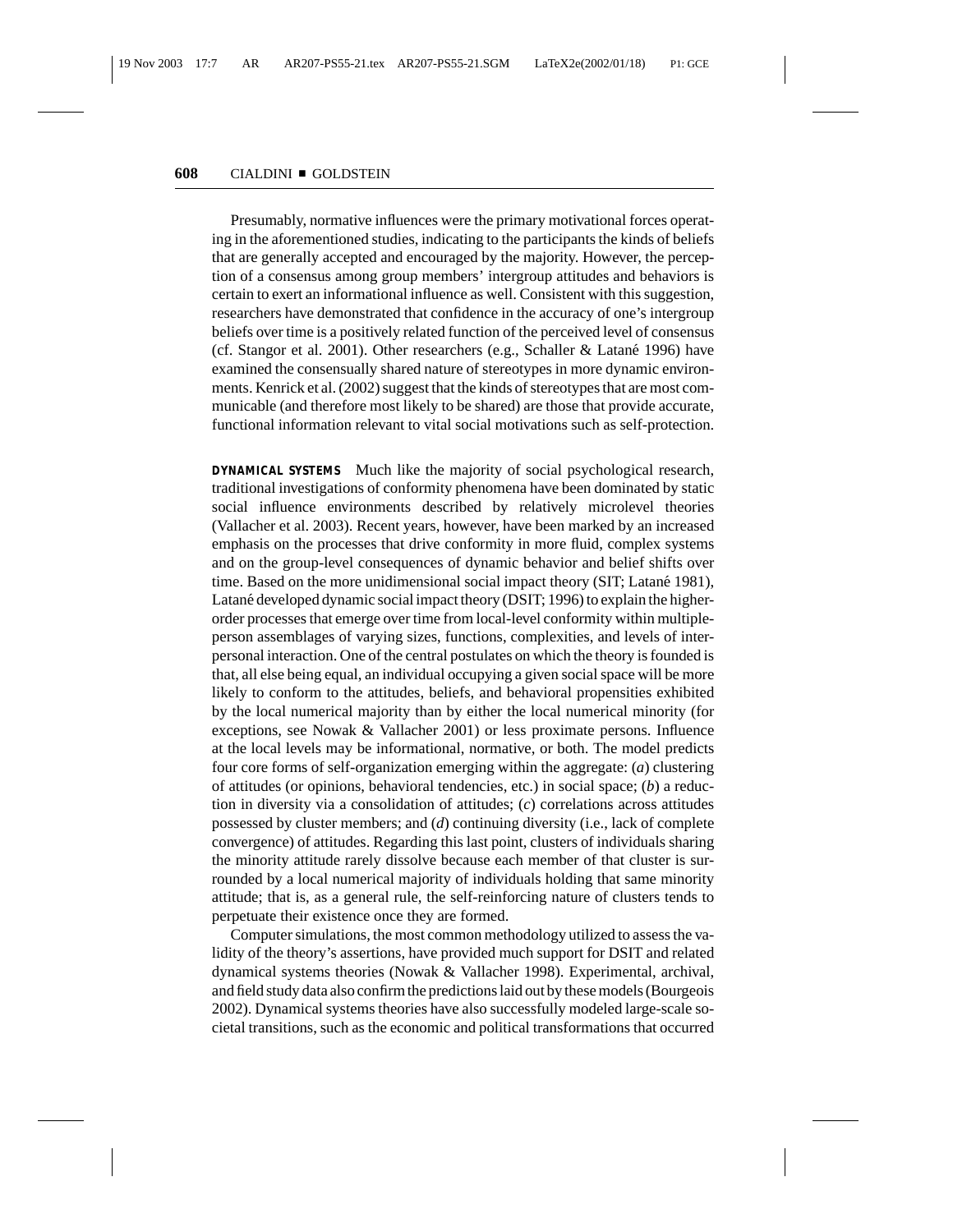in Poland after the fall of Communism (Nowak & Vallacher 2001). Recent efforts to integrate dynamical systems and evolutionary psychological perspectives have also proved fruitful in understanding the emergence of both universal as well as culture-specific functional social norms (Kenrick et al. 2002), an area that will likely be of burgeoning interest to social psychologists in the future.

**AUTOMATIC ACTIVATION** Up to this point, we have reported on conformity research in which the motivation to conform to others is initiated, at least to some degree, within the target's awareness. Conformity may also be the product of the less mindful activation of accuracy- or affiliation-oriented goals, providing an adaptive shortcut that maximizes the likelihood of effective action with minimal expense to one's cognitive resources (Chartrand & Bargh 1999). Epley & Gilovich (1999) demonstrated that individuals primed with words conceptually related to conformity were more likely than those primed with neutral words to adhere to subjective evaluations made by a group of confederates. Participants primed with nonconformity terms, however, were no more likely to deviate from the confederates' responses than those primed with neutral terms. Yet, in a theoretically similar experiment, Pendry  $&$  Carrick (2001) found that participants primed with a nonconformist association (skinhead punk) or a conformist association (accountant) were respectively less or more likely to conform to others' objective judgments relative to a control; but the effects of the nonconformist prime were stronger. The observed asymmetries in priming effects both within and between the two studies suggests that future investigations into the automatic activation of conformity-related goals should give careful consideration to participants' semantic interpretations of the stimuli used to represent intended priming constructs.

#### **Goal of Affiliation**

BEHAVIORAL MIMICRY Interest has resurged in a conformity phenomenon known as behavioral mimicry, which appears to operate completely outside of conscious awareness. Also dubbed the chameleon effect, the term describes behavior matching of postures, facial expressions, vocal characteristics, and mannerisms that occurs between two or more individuals (Chartrand & Bargh 1999).

Chartrand & Bargh (1999) found that participants nonconsciously conformed their facial expressions and mannerisms to closely mirror a confederate's gestures. In addition, individuals exposed to an interaction partner who mimicked their behaviors increased their affinity for that person, which suggests that the process is functional in building rapport and promoting the development of social relationships (Chartrand & Bargh 1999; see also Hess et al. 1999). The authors argued that the mediating mechanism responsible for the effect is the perception-behavior link (see Dijksterhuis & Bargh 2001). That is, individuals' perceptual representations of others' behaviors nonconsciously and directly activate mannerism-specific behavioral representations that manifest themselves in the individuals' mimicking actions. Thus, behavior matching is more likely to occur in circumstances that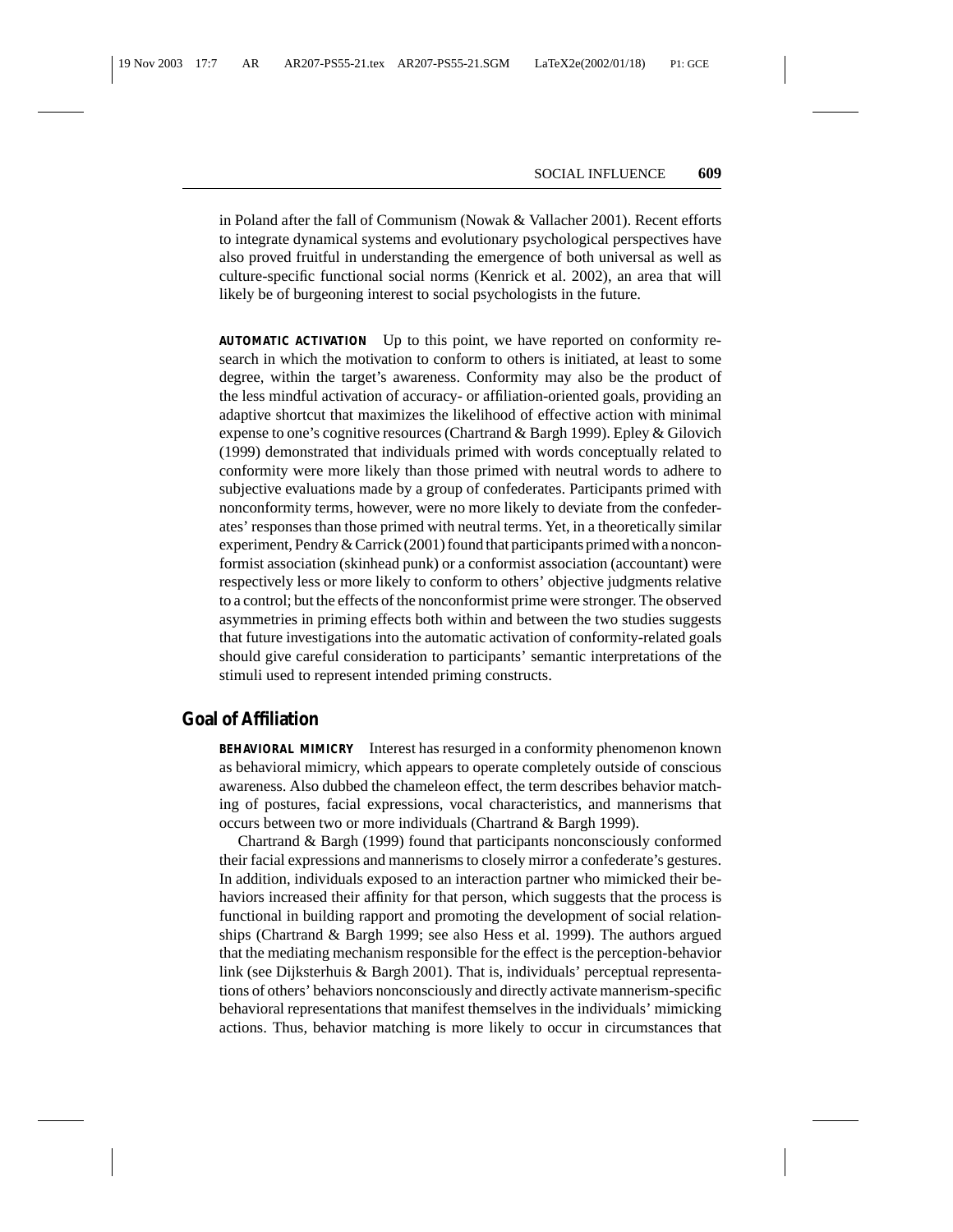enhance a would-be imitator's attentional focus on others (Gump & Kulik 1997) and less likely to occur in situations that diminish external focus (Sanchez-Burks 2002) or specifically motivate internal focus (Johnston 2002).

Although the evidence suggests that the direct link from perception to behavior operates irrespective of the motivation to affiliate (Chartrand & Bargh 1999), Lakin & Chartrand (2003) reasoned that the effects of behavioral mimicry might be amplified in circumstances in which that goal was activated. The researchers triggered individuals' affiliation goals via either explicit (expected interaction) or implicit (priming) methods. They found that regardless of whether the participants were consciously aware of these goals, those motivated to affiliate mimicked the behaviors of a confederate to a greater extent than those in the control condition. Furthermore, a second study revealed that the chameleon effect and its subsequent impact on rapport building were augmented when participants' nonconscious goals to affiliate were first thwarted. Thus, it appears likely that relationship-oriented objectives do play a part in many of our everyday experiences with behavioral mimicry. Lakin & Chartrand (2003) proposed that ephemeral affiliation desires briefly strengthen the perception-behavior link because of increased attention to relevant environmental stimuli, an explanation that can be extended to more chronic affiliative goals as well (Chartrand & Bargh 1999).

**GAINING SOCIAL APPROVAL** Unlike the subtleties characteristic of behavioral mimicry, individuals often engage in more conscious and deliberate attempts to gain the social approval of others, to build rewarding relationships with them, and in the process, to enhance their self-esteem. Conformity offers such an opportunity, although the extent to which the phenomenon is not only socially prescribed, but also normatively embraced, differs across cultures. In a meta-analysis of conformity studies employing Asch-like line judgment tasks, Bond & Smith (1996) showed that residents of collectivist countries were more inclined to conform to the estimates of a group of confederates than were residents of individualistic countries. Similarly, Cialdini et al. (1999) found that when considering whether to comply with a request, participants were more likely in a collectivistic country (Poland) than in an individualistic country (the United States) to base their decisions on the actions of their peers. Kim  $\&$  Markus (1999) argued that cultures assign very different meanings to the concepts of conformity and nonconformity; specifically, nonconformity represents deviance in East Asian cultures but uniqueness in Western cultures. The authors demonstrated that the culturally assigned meanings attached to these concepts are evident in each culture's respective magazine ads, and manifested themselves in participants' preferences and choices for objects. For example, when asked to make a selection out of an array containing pens of two colors—one color in the majority and the other color in the minority— East Asians tended to pick the pen characterized by the majority color, whereas Americans were inclined to choose the pen marked by the less common color.

Researchers have also continued to investigate the extent to which affiliation and self-image enhancement goals are activated and strengthened when an individual's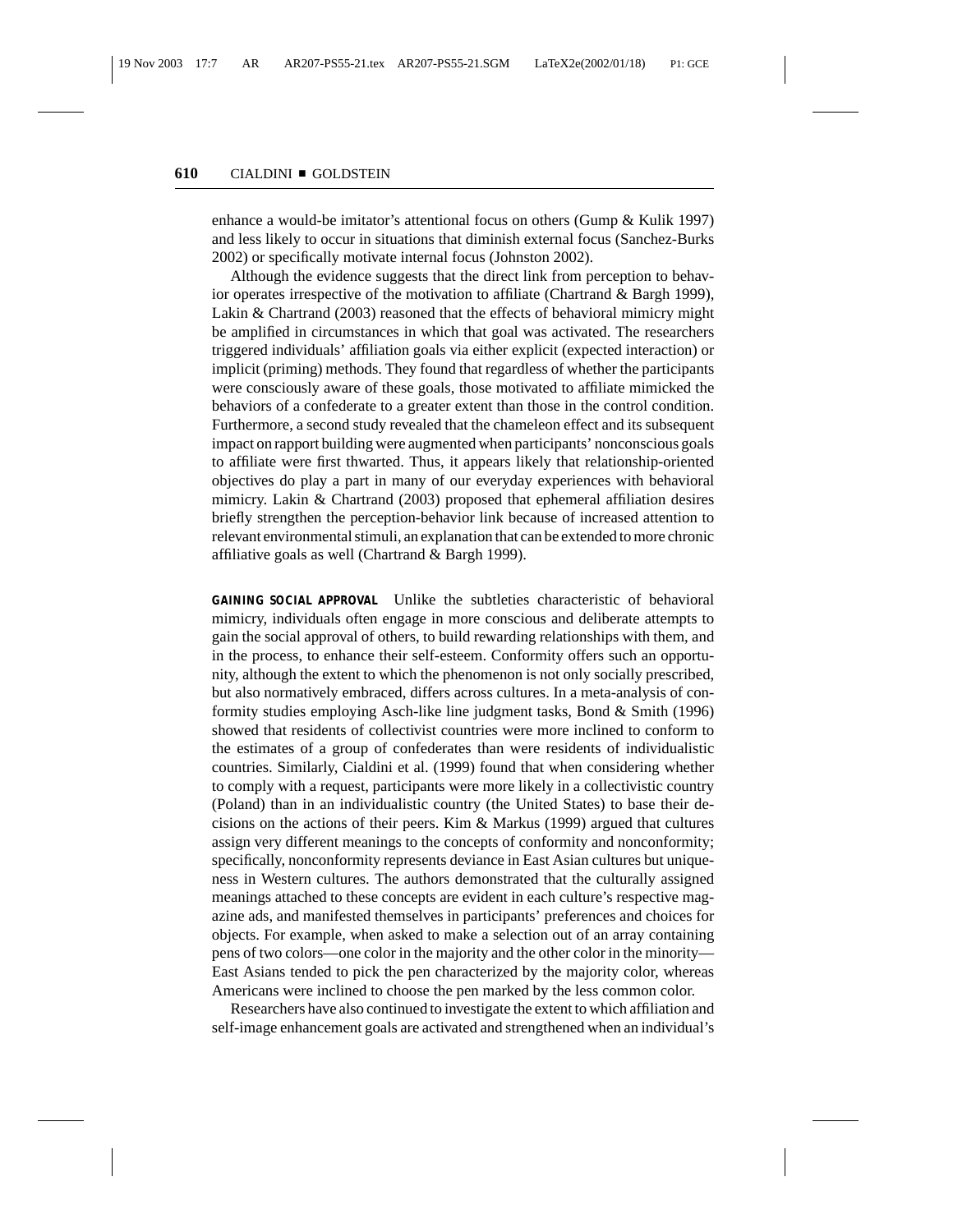self-esteem is threatened by the prospect (or actual occurrence) of not fitting in with the group. Tafarodi et al. (2002) argued that racial minorities who possess bicultural identities and who are oriented toward personal cultural integration with or assimilation by the host culture carry with them the burden of knowing that their physical appearance may designate them for social exclusion by the majority. They reported that Chinese Canadian participants were more likely to conform their subjective judgments of artwork to those made by European Canadians (but not other Chinese Canadians) only after viewing their own reflections in a mirror; the data suggest normative motives, in particular, had been activated. Williams et al. (2000) demonstrated the potent influence of overt social exclusion over the Internet, a domain whose inherent anonymity suggests the negative effects of ostracism might be attenuated. Despite the potentially mitigating role of privacy, the authors nonetheless found that participants who were ignored in a virtual ball toss game were more likely to report lower self-esteem and a greater need for belongingness, and conformed more to the judgments of a completely different group in a later task. It is also clear that individuals need not suffer rejection nor ridicule from others firsthand in order to actively (but not necessarily consciously) pursue goals related to social approval and self-esteem via conformity. For example, in one study, participants who watched a videotape in which a person humorously ridiculed another were more inclined than those who viewed other scenes (i.e., no humorous ridicule or a person engaging in humorous self-ridicule) to match their opinions to those of other ostensible participants (Janes & Olson 2000). Taken together, these results suggest that even when not directly, personally, or publicly the target of others' disapproval, individuals may be driven to conform to restore their sense of belonging and their self-esteem.

## **Goal of Maintaining a Positive Self-Concept**

As we have already described, people are frequently motivated to conform to others' beliefs and behaviors in order to enhance, protect, or repair their selfesteems. Following this logic, one way to combat conformity behavior might be to affirm individuals' self-concepts. Accordingly, one study revealed that individuals who focused on a fundamental foundation of their self-worth, such as a selfattribute, were less likely to conform later to others' opinions than were control condition participants or those who focused on an external source of self-esteem, such as an achievement (Arndt et al. 2002).

Deviating from the attitudes and actions of others at times may also act in service of these self-esteem-related goals by helping to provide individuals with a sense of uniqueness and personal identity (Blanton & Christie 2003, Kim & Markus 1999, Nail et al. 2000). Yet, individuals also maintain positive self-assessments by identifying with and conforming to valued groups (Brewer & Roccas 2001, Pool et al. 1998). This latter point provides the basis for the self-categorization perspective on majority and minority influence, as well as recent research on deindividuation effects on conformity.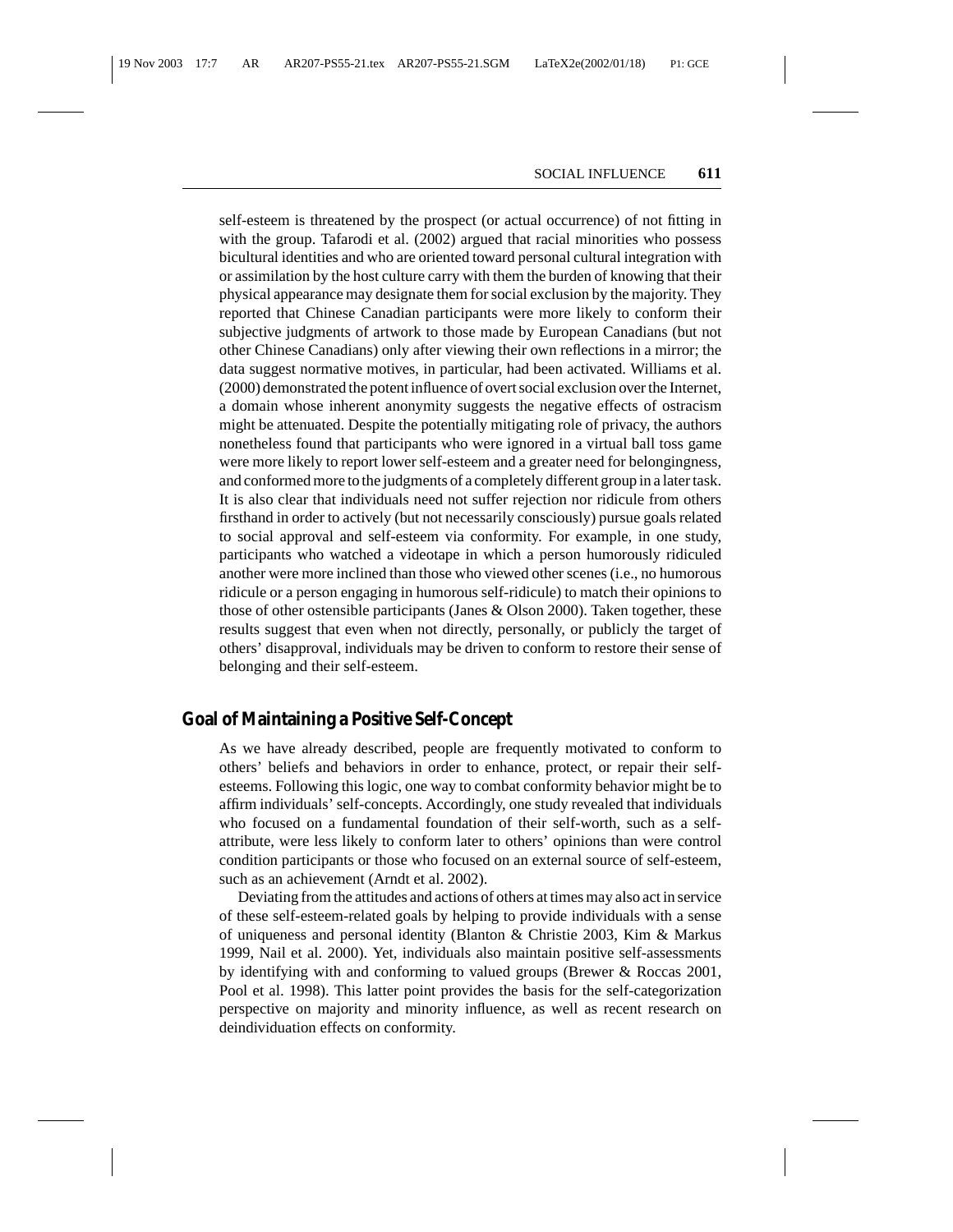**MAJORITY AND MINORITY INFLUENCE** The extent to which one identifies with a message source—be it a majority or a minority—is a significant factor in determining the information processing strategies one employs as well as the outcome of an influence attempt (David & Turner 2001). One view of majority and minority influence that appears to be garnering increasing interest and support is the selfcategorization perspective (Turner 1985). Self-categorization theory holds that the conventional distinction between informational and normative influence creates a false dichotomy because the two processes are interrelated in most cases; normativeness implies accuracy, and vice versa (David  $&$  Turner 2001). The theory posits that individuals categorize themselves at varying degrees of abstraction, and use their social identities to reduce uncertainty when faced with prospective group conflict. In support of self-categorization considerations, the classic effects of majority and minority influence have been found only in situations in which the source is an ingroup member. When they are outgroup members, irrespective of source status, participants tend to engage in no attitude change (Alvaro & Crano 1997) or to move their opinions in the direction opposite of the advocated position (David & Turner 1996).

David & Turner (1999) argued that when an ingroup minority attempts to persuade a target, the message recipient becomes pressured to provide a direct and public response within a short period. The situational forces that characterize the interaction highlight for the target the divergence between the ingroup majority position, which connotes correctness, and the argument advanced by the ingroup minority. When the immediacy and public nature of the circumstances is no longer pressing, and the salience of that prior conflict wanes, the target's frame of reference expands to incorporate the outgroup, leading the target to perceive the ingroup minority as similar to the self. The target is then more likely to manifest these perspective changes (and the subsequent influence of the ingroup minority) on delayed, private, and less direct measures. Several studies yielded indirect evidence consistent with their account (David & Turner 1999).

Also based on the notion that targets often share a common identity with the minority group, Alvaro & Crano (1997) suggested that an ingroup minority provokes indirect change—that is, change in a target's attitude toward matters related to the focal issue, but not toward the focal issue itself—because the message recipient (*a*) elaborately processes the information because of its distinctive source, (*b*) wishes to avoid identification with the source, (*c*) is motivated not to denigrate the source or counterargue the message in the name of ingroup solidarity, and (*d*) experiences an imbalance in the system of beliefs surrounding his or her focal attitude. The target works within these constraints to resolve the destabilization of the relevant cognitive constellation by changing his or her attitude on interrelated issues rather than on the focal issue, which reduces tension by restoring stability to the belief structure (Alvaro & Crano 1997). Crano & Chen (1998) proposed that this shift in related attitudes would provoke a further cognitive imbalance between the newly changed related attitudes and the unmoved focal attitude; this cognitive incongruence would be redressed over time by eventually changing one's focal attitude to comport with the recently shifted attitudes. Crano and colleagues (Alvaro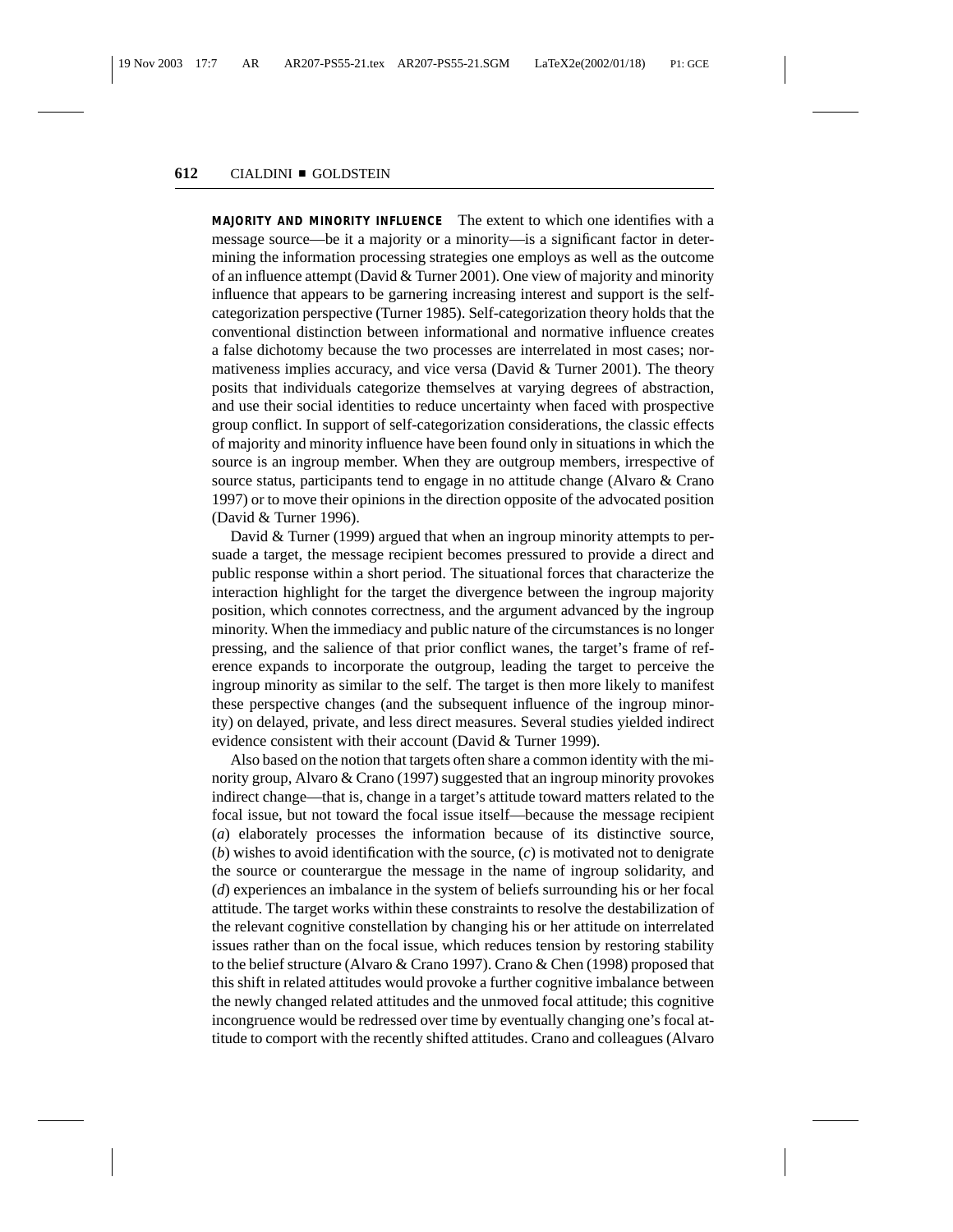& Crano 1997, Crano & Chen 1998) found strong correlational support for these hypotheses.

**DEINDIVIDUATION EFFECTS** Self-categorization theory has also been offered as an explanation for conformity-related deindividuation phenomena in the form of the Social Identity model for Deindividuation Effects (SIDE; Reicher et al. 1995). The SIDE model distinguishes itself from classical deindividuation accounts in that "responsiveness to a group norm is not a mindless or irrational process reflecting a reduced sense of self... but may be a conscious and rational process relating to a meaningful sense of identity" (Spears et al. 2001, p. 336). In support of the predictions laid out by the SIDE model, a meta-analysis conducted by Postmes & Spears (1998) revealed that rather than engage in antinormative activities, individuals subjected to deindividuation procedures instead conformed their behaviors to local, situation-specific norms defined by the group identity.

Computer-mediated communication, a context capable of creating anonymity and physical isolation, has been the favored paradigm for investigating the SIDE model (Spears et al. 2001). Using this setting, Postmes et al. (2001) showed that members of anonymous groups unwittingly primed with a particular group norm were more likely to follow (and socially transmit) that norm than were members of identifiable groups, an effect mediated by their identification with the group. It is noteworthy, however, that these behaviors are related to cognitive processes rather than strategic motives, in which self-presentational concerns would be paramount. Thus, the differential effects of anonymity and identifiability may be reversed that is, identifiable individuals may be more likely to adhere to group norms than anonymous individuals—when group members face social sanctions for norm deviance (Sassenberg & Postmes 2002).

Visually anonymous groups have also been found to engage in greater grouprelated self-categorization, which serves to augment affiliative factors such as group attraction both directly and indirectly (Lea et al. 2001; but see Sassenberg & Postmes 2002). In further support of the SIDE account, common-identity groups (in which members perceive a common social identity with the entire group) exhibit greater group salience and are more likely to induce conformity to group norms than are common-bond groups (characterized by bonds between individual group members) when members are anonymous (Sassenberg 2002); some evidence suggests that the opposite may be true when members are identifiable (Spears et al. 2001).

#### **CONCLUSION**

In our review of the current literature, we emphasized three core motivations that provide the bases for targets' responses to influence attempts: accuracy, affiliation, and the maintenance of a positive self-concept. For clarity and ease of treatment, we associated each social influence–related phenomenon with whichever goal appeared to be the principal driving force underlying the occurrence of that phenomenon. However, it should be noted that targets' behaviors often serve multiple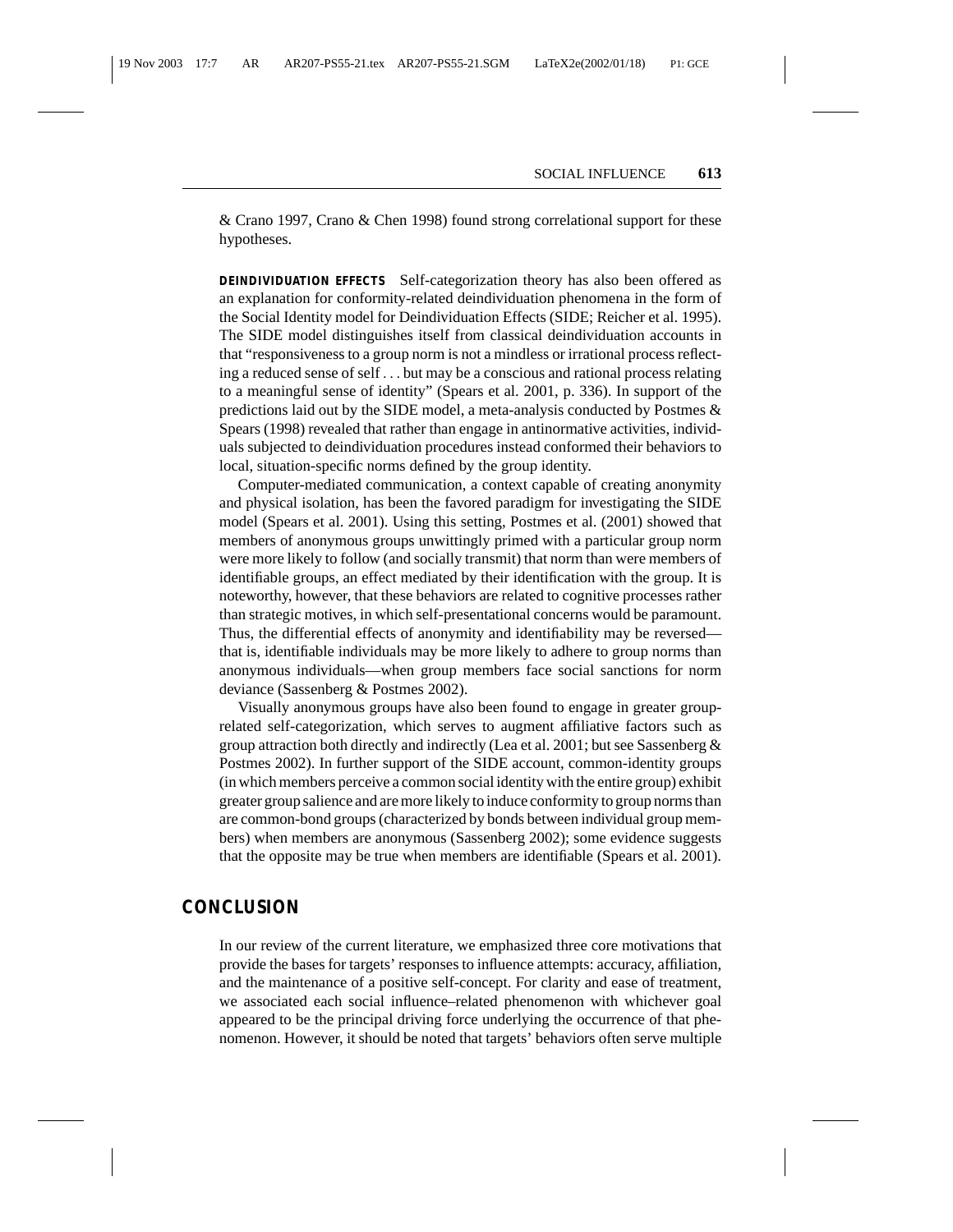goals. For example, self-categorization theory holds that conforming to valued ingroup members may fulfill all three goals. We also examined the extent to which targets were mindful of the activation of these goals and of external influences in general, finding that recent research has tended to favor social influence processes that are subtle, indirect, heuristic-based, and outside of awareness. This is consistent with the recent movement in social psychology toward the demonstration of nonconscious goal activation and automaticity in everyday life (e.g., Bargh & Chartrand 1999). We expect this trend will persist in future years.

It is noteworthy that although this review has focused almost exclusively on recent developments in the areas of compliance and conformity, many of the field's classic investigations are relevant in today's research, albeit in different forms. A great deal of empirical work continues to explore the mediators and moderators of traditional compliance tactics, such as the foot-in-the-door and the door-in-theface techniques. The early work on conformity conducted by Asch (1956) and Deutsch & Gerard (1955) has made a lasting contribution to our understanding of how multiple goals operate in social influence settings. And Milgram's (1974) research on obedience to authority continues to spur debate on several levels, including interpretation of the original results, questions of external validity, ethical concerns, and issues relating to the presentation of the material to others.

Although social influence research appears to be firmly embedded in its historical roots, it has not remained stagnant. Investigators have employed new methodologies to clarify the mechanisms operating in traditional phenomena, proposed integrative theories and models of social influence (see Nail et al. 2000, MacDonald et al. 2003, Vallacher et al. 2003), and begun to examine relatively unexplored topics, such as resistance-related influence strategies, dynamical systems, and cross-cultural research. In sum, the evidence suggests that scholarly work in compliance and conformity research will be a source of clarification, innovation, and lively deliberation for years to come.

#### **ACKNOWLEDGMENTS**

Preparation of this chapter was supported by a National Science Foundation Graduate Research Fellowship provided to the second author. We gratefully acknowledge Jenessa Shapiro, Jon Maner, and Christopher Wilbur for their very valuable comments on an earlier version of the manuscript.

#### **The** *Annual Review of Psychology* **is online at http://psych.annualreviews.org**

#### **LITERATURE CITED**

- Alvaro EM, Crano WD. 1997. Indirect minority influence: evidence for leniency in source evaluation and counterargumentation. *J. Personal. Soc. Psychol.* 72:949–64
- Arndt J, Schimel J, Greenberg J, Pyszczynski

T. 2002. The intrinsic self and defensiveness: evidence that activating the intrinsic self reduces self-handicapping and conformity. *Personal. Soc. Psychol. Bull.* 28:671– 83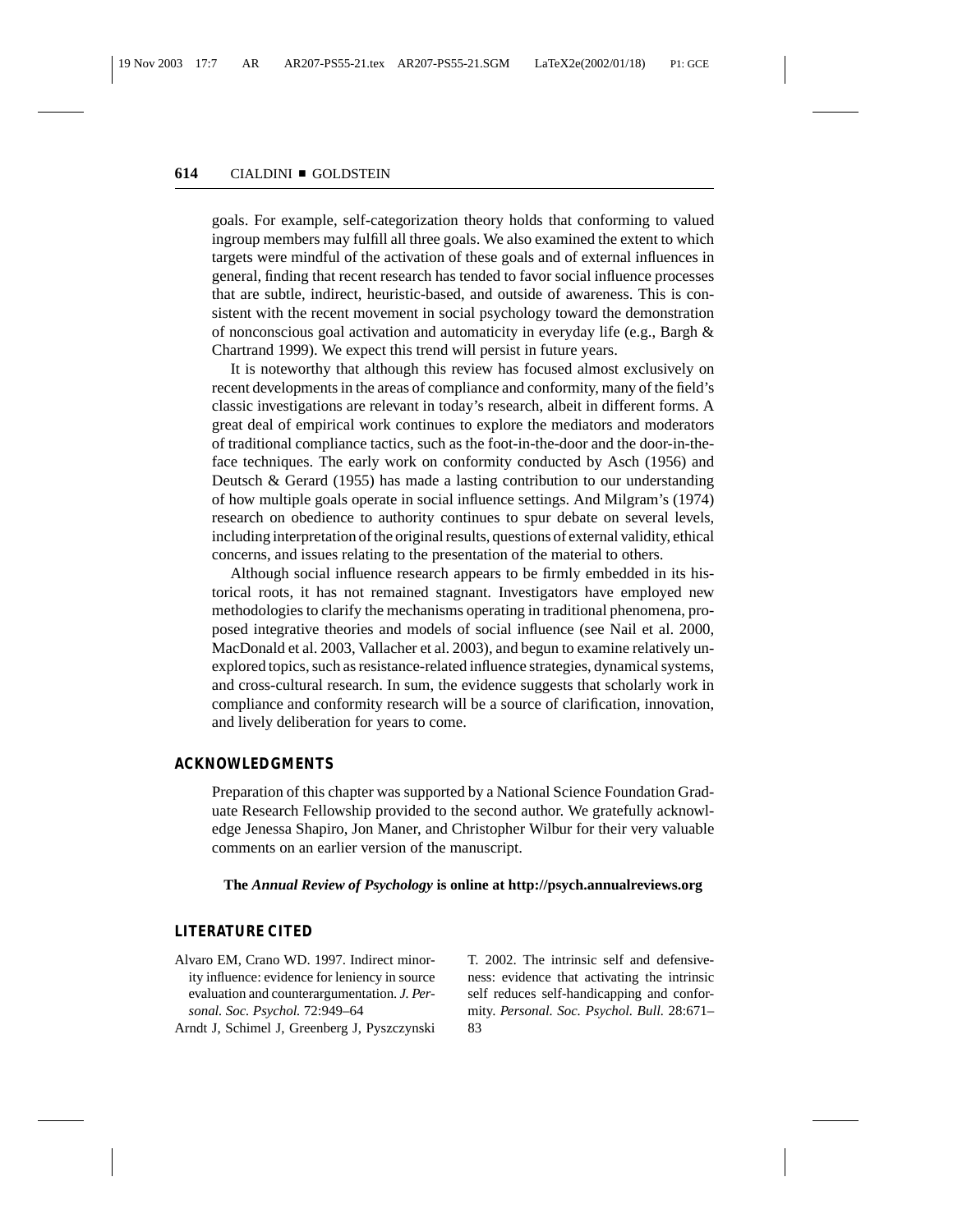- Asch SE. 1956. Studies of independence and conformity: a minority of one against a unanimous majority. *Psychol. Monogr.* 70:(9) Whole No. 416
- Ashford BE, Anand V. 2003. The normalization of corruption in organizations. In *Research in Organizational Behavior*, ed. BM Staw, RM Kramer, Vol. 25. Greenwich, CT: JAI. In press
- Bargh JA, Chartrand TL. 1999. The unbearable automaticity of being. *Am. Psychol.* 54:462– 79
- Bem DJ. 1972. Self-perception theory. In *Advances in Experimental Social Psychology*, ed. L Berkowitz, 6:1–62. New York: Academic
- Berkowitz L. 1999. Evil is more than banal: situationism and the concept of evil. *Personal. Soc. Psychol. Rev.* 3:246–53
- Blanton H, Christie C. 2003. Deviance regulation: a theory of identity and action. *Rev. Gen. Psychol.* 7:115–49
- Blass T. 1999. The Milgram paradigm after 35 years: some things we now know about obedience to authority. *J. Appl. Soc. Psychol.* 29:955–78
- Bond R, Smith PB. 1996. Culture and conformity: a meta-analysis of studies using Asch's (1952, 1956) line judgment task. *Psychol. Bull.* 119:111–37
- Boster FJ, Mitchell MM, Lapinski MK, Cooper H, Orrego VO, Rienke R. 1999. The impact of guilt and type of compliance-gaining message on compliance. *Commun. Monogr.* 66:168–77
- Bourgeois MJ. 2002. Heritability of attitudes constrains dynamic social impact. *Personal. Soc. Psychol. Bull.* 28:1063–72
- Brewer MB, Roccas S. 2001. Individual values, social identity, and optimal distinctiveness. In *Individual, Self, Relational Self, Collective Self*, ed. C Sedikides, MB Brewer, pp. 219–37. Philadelphia, PA: Psychology Press
- Brief AP, Buttram RT, Dukerich JM. 2001. Collective corruption in the corporate world: toward a process model. In *Groups at Work: Advances in Theory and Research*, ed. ME Turner, pp. 471–99. Hillsdale, NJ: Erlbaum
- Brief AP, Buttram RT, Elliot JD, Reizenstein RM, McCline RL. 1995. Releasing the beast: a study of compliance with orders to use race as a selection criterion. *J. Soc. Issues* 51:177– 94
- Burger JM. 1986. Increasing compliance by improving the deal: the that's-not-all technique. *J. Personal. Soc. Psychol.* 51:277–83
- Burger JM. 1999. The foot-in-the-door compliance procedure: a multiple-process analysis and review. *Personal. Soc. Psychol. Rev.* 3:303–25
- Burger JM, Caldwell DF. 2003. The effects of monetary incentives and labeling on the foot-in-the-door effect: evidence for a selfperception process.*Basic Appl. Soc. Psychol.* 25:235–41
- Burger JM, Cornelius T. 2003. Raising the price of agreement: public commitment and the low-ball compliance procedure. *J. Appl. Soc. Psychol.* In press
- Burger JM, Guadagno RE. 2003. Self-concept clarity and the foot-in-the-door procedure. *Basic Appl. Soc. Psychol.* 25:79–86
- Burger JM, Horita M, Kinoshita L, Roberts K, Vera C. 1997. Effects of time on the norm reciprocity. *Basic Appl. Soc. Psychol.* 19:91– 100
- Burger JM, Messian N, Patel S, del Prado A, Anderson C. 2003. What a coincidence! The effects of incidental similarity on compliance. *Personal. Soc. Psychol. Bull.* In press
- Burger JM, Reed M, DeCesare K, Rauner S, Rozolios J. 1999. The effect of initial request size on compliance: more about the that'snot-all technique. *Basic Appl. Soc. Psychol.* 21:243–49
- Burger JM, Soroka S, Gonzago K, Murphy E, Somervell E. 2001. The effect of fleeting attraction on compliance to requests. *Personal. Soc. Psychol. Bull.* 27:1578–86
- Campbell JD, Trapnell PD, Heine SJ, Katz IM, Lavellee LF, Lehman DR. 1996. Self-concept clarity: measurement, personality correlates, and cultural boundaries. *J. Personal. Soc. Psychol.* 59:538–49
- Castelli L, Vanzetto K, Sherman SJ, Arcuri L. 2001. The explicit and implicit perception of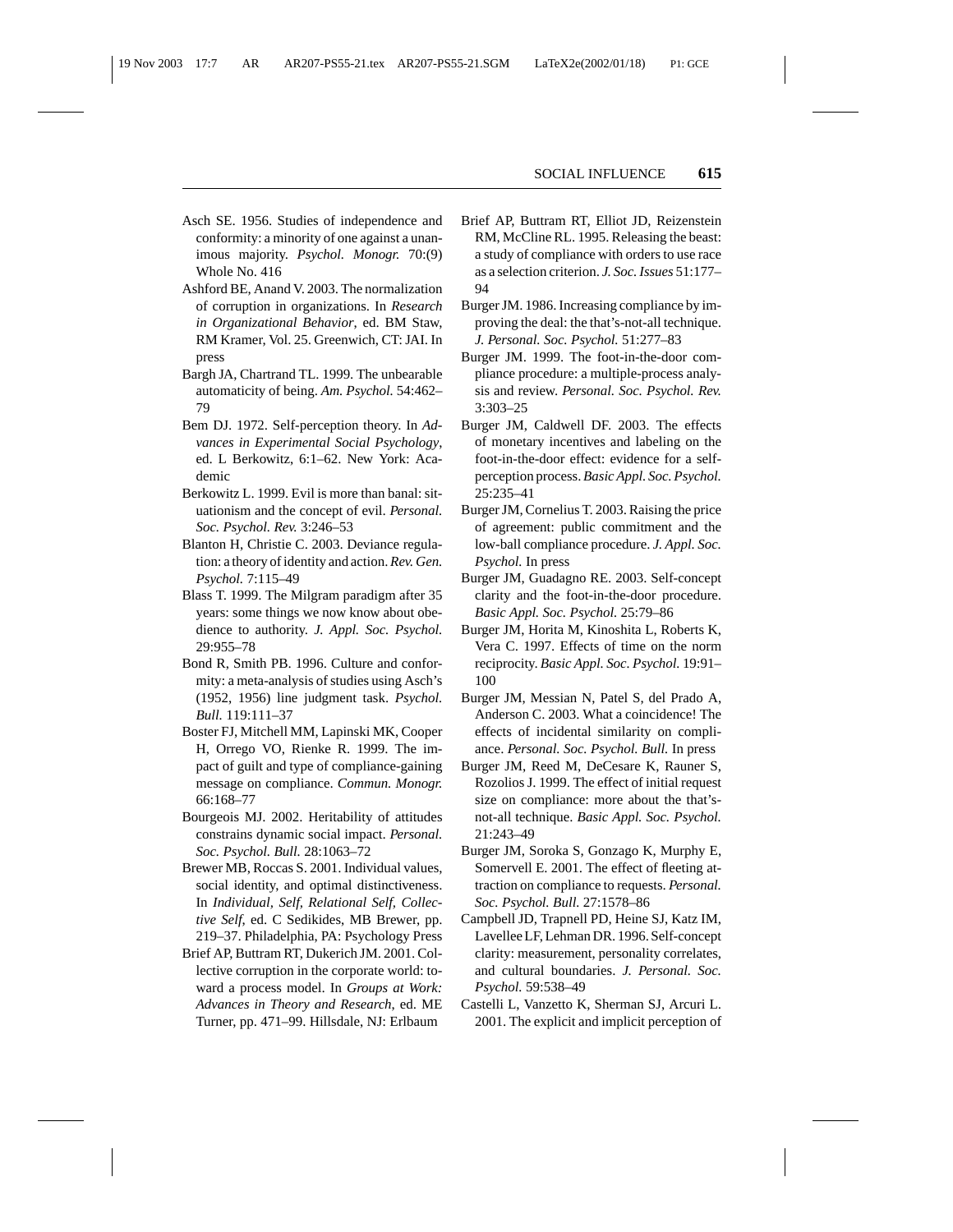in-group members who use stereotypes: blatant rejection but subtle conformity. *J. Exp. Soc. Psychol.* 37:419–26

- Chartrand TL, Bargh JA. 1999. The chameleon effect: the perception-behavior link and social interaction. *J. Personal. Soc. Psychol.* 76: 893–910
- Chartrand TL, Pinckert S, Burger JM. 1999. When manipulation backfires: the effects of time delay and requester on the foot-in-thedoor technique. *J. Appl. Soc. Psychol.* 29: 211–21
- Cialdini RB. 2001. *Influence: Science and Practice*. Boston, MA: Allyn & Bacon. 4th ed.
- Cialdini RB. 2003. Crafting normative messages to protect the environment. *Curr. Dir. Psychol. Sci.* 12:105–9
- Cialdini RB, Cacioppo JT, Bassett R, Miller JA. 1978. Low-ball procedure for producing compliance: commitment then cost. *J. Personal. Soc. Psychol.* 36:463–76
- Cialdini RB, Goldstein NJ. 2002. The science and practice of persuasion. *Cornell Hotel Restaur. Adm. Q.* 43:40–50
- Cialdini RB, Kallgren CA, Reno RR. 1991. A focus theory of normative conduct: a theoretical refinement and reevaluation of the role of norms in human behavior. In *Advances in Experimental Social Psychology*, ed. MP Zanna, 24:201–34. San Diego, CA: Academic
- Cialdini RB, Trost MR. 1998. Social influence: social norms, conformity, and compliance. In *The Handbook of Social Psychology*, ed. DT Gilbert, ST Fiske, G Lindzey, 2:151–92. Boston: McGraw-Hill. 4th ed.
- Cialdini RB, Trost MR, Newsom JT. 1995. Preference for consistency: the development of a valid measure and the discovery of surprising behavioral implications. *J. Personal. Soc. Psychol.* 69:318–28
- Cialdini RB, Vincent JE, Lewis SK, Catalan J, Wheeler D, Darby BL. 1975. Reciprocal concessions procedure for inducing compliance: the door-in-the-face technique. *J. Personal. Soc. Psychol.* 31:206–15
- Cialdini RB, Wosinska W, Barrett DW, But-

ner J, Gornik-Durose M. 1999. Compliance with a request in two cultures: the differential influence of social proof and commitment/ consistency on collectivists and individualists. *Personal. Soc. Psychol. Bull.* 25:1242– 53

- Cioffi D, Garner R. 1996. On doing the decision: effects of active versus passive choice on commitment and self-perception. *Personal. Soc. Psychol. Bull.* 22:133–44
- Crandall CS, Eshleman A, O'Brien L. 2002. Social norms and the expression and suppression of prejudice: the struggle for internalization. *J. Personal. Soc. Psychol.* 82:359–78
- Crano WD, Chen X. 1998. The leniency contract and persistence of majority and minority influence. *J. Personal. Soc. Psychol.* 74:1437–50
- Cross SE, Madson L. 1997. Models of the self: self-construals and gender. *Psychol. Bull.* 122:5–37
- Darley JM. 1995. Constructive and destructive obedience: a taxonomy of principal-agent relationships. *J. Soc. Issues* 51:125–54
- Darley JM. 2001. The dynamics of authority in organization. See Darley et al. 2001, pp. 37–52
- Darley JM, Messick DM, Tyler TR, eds. 2001. *Social Influences on Ethical Behavior in Organizations.* Mahwah, NJ/London: Erlbaum
- David B, Turner JC. 1996. Studies in selfcategorization and minority conversion: Is being a member of the outgroup an advantage? *Br. J. Soc. Psychol.* 35:179–200
- David B, Turner JC. 1999. Studies in selfcategorization and minority conversion: the ingroup minority in intragroup and intergroup contexts. *Br. J. Soc. Psychol.* 38:115– 34
- David B, Turner JC. 2001. Majority and minority influence: a single process selfcategorization analysis. In *Group Consensus and Minority Influence: Implications for Innovation*, ed. CKW De Dreu, NK De Vries, pp. 91–121. Malden, MA: Blackwell
- Davis BP, Knowles ES. 1999. A disrupt-thenreframe technique of social influence. *J. Personal. Soc. Psychol.* 76:192–99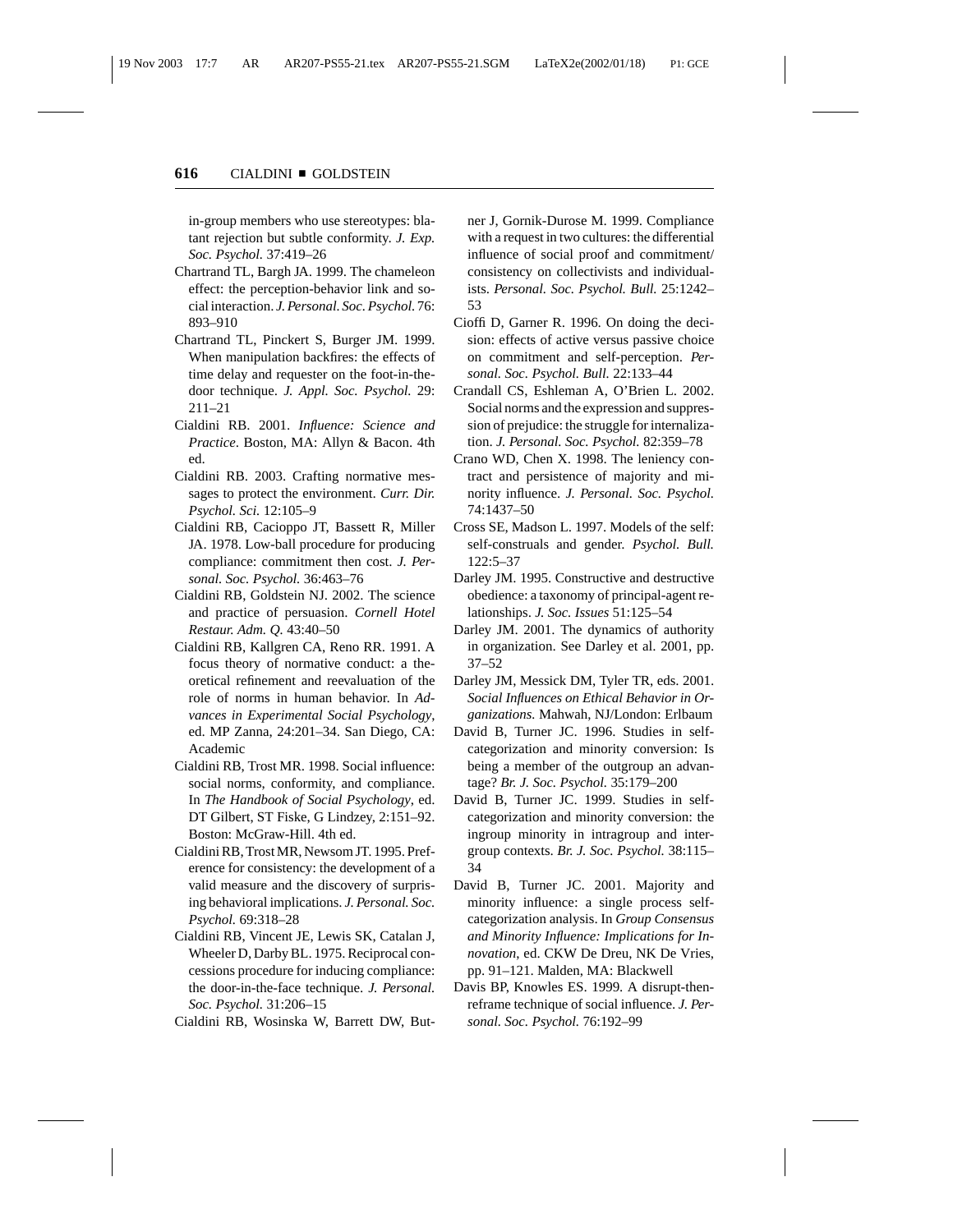- Deutsch M, Gerard HB. 1955. A study of normative and informative social influences upon individual judgment. *J. Abnorm. Soc. Psychol.* 51:629–36
- Dijksterhuis A, Bargh JA. 2001. The perception-behavior expressway: automatic effects of social perception on social behavior. In *Advances in Experimental Social Psychology*, ed. MP Zanna, 33:1–40. San Diego, CA: Academic
- Dillard JP, Hunter JE, Burgoon M. 1984. Sequential-request persuasive strategies: meta-analysis of foot-in-the-door and doorin-the-face. *Hum. Commun. Res.* 10:461–88
- Dolinski D. 2000. On inferring one's beliefs from one's attempt and consequences for subsequent compliance. *J. Personal. Soc. Psychol.* 78:260–72
- Dolinski D, Nawrat M. 1998. "Fear-then-relief" procedure for producing compliance: beware when the danger is over. *J. Exp. Soc. Psychol.* 34:27–50
- Dolinski D, Nawrat M, Rudak I. 2001. Dialogue involvement as a social influence technique. *Personal. Soc. Psychol. Bull.* 27:1395–406
- Elms AC. 1995. Obedience in retrospect. *J. Soc. Issues* 51:21–32
- Emans BJM, Munduate L, Klaver E, van de Vliert E. 2003. Constructive consequences of leaders' forcing influence styles. *Appl. Psychol.: Int. Rev.* 52:36–54
- Epley N, Gilovich T. 1999. Just going along: nonconscious priming and conformity to social pressure. *J. Exp. Soc. Psychol.* 35:578– 89
- Erb HP, Bohner G, Rank S, Einwiller S. 2002. Processing minority and majority communications: the role of conflict with prior attitudes.*Personal. Soc. Psychol. Bull.* 28:1172– 82
- Erb HP, Bohner G, Schmalzle K, Rank S. 1998. Beyond conflict and discrepancy: cognitive bias in minority and majority influence. *Personal. Soc. Psychol. Bull.* 24:620–33
- Fern EF, Monroe KB, Ramon AA. 1986. Effectiveness of multiple request strategies: a synthesis of research results. *J. Mark. Res.* 23:144–52
- Forgas JP. 1995. Mood and judgment: the affect infusion model (AIM). *Psychol. Bull.* 117:39–66
- Forgas JP. 1998a. Asking nicely? The effects of mood on responding to more or less polite requests. *Personal. Soc. Psychol. Bull.* 24:173–85
- Forgas JP. 1998b. On feeling good and getting your way: mood effects on negotiation strategies and outcomes. *J. Personal. Soc. Psychol.* 74:565–77
- Forgas JP. 1999. Feeling and speaking: mood effects on verbal communication strategies. *Personal. Soc. Psychol. Bull.* 25:850–63
- Forgas JP. 2001. On being moody but influential: the role of affect in social influence strategies. See Forgas & Williams 2001, pp. 147–66
- Forgas JP, Williams KD, eds. 2001. *Social Influence: Direct and Indirect Processes*. Philadelphia/Hove, UK: Psychology Press
- Freedman JL, Fraser SC. 1966. Compliance without pressure: the foot-in-the-door technique. *J. Personal. Soc. Psychol.* 4:195– 202
- French J, Raven B. 1959. The bases of social power. In *Studies in Social Power*, ed. D Cartwright, pp. 150–67. Ann Arbor, MI: Inst. Soc. Res.
- Gilbert DT. 1991. How mental systems believe. *Am. Psychol.* 46:107–19
- Goldhagen DJ. 1996. *Hitler's Willing Executioners: Ordinary Germans and the Holocaust*. New York: Knopf
- Gorassini DR, Olson JM. 1995. Does selfperception change explain the foot-in-thedoor effect? *J. Personal. Soc. Psychol.* 69: 91–105
- Gordon RA. 1996. Impact of ingratiation on judgments and evaluations: a meta-analytic investigation. *J. Personal. Soc. Psychol.* 71: 54–70
- Gouldner AW. 1960. The norm of reciprocity: a preliminary statement. *Am. Sociol. Rev.* 25:161–78
- Guadagno RE, Asher T, Demaine LJ, Cialdini RB. 2001. When saying yes leads to saying no: preference for consistency and the reverse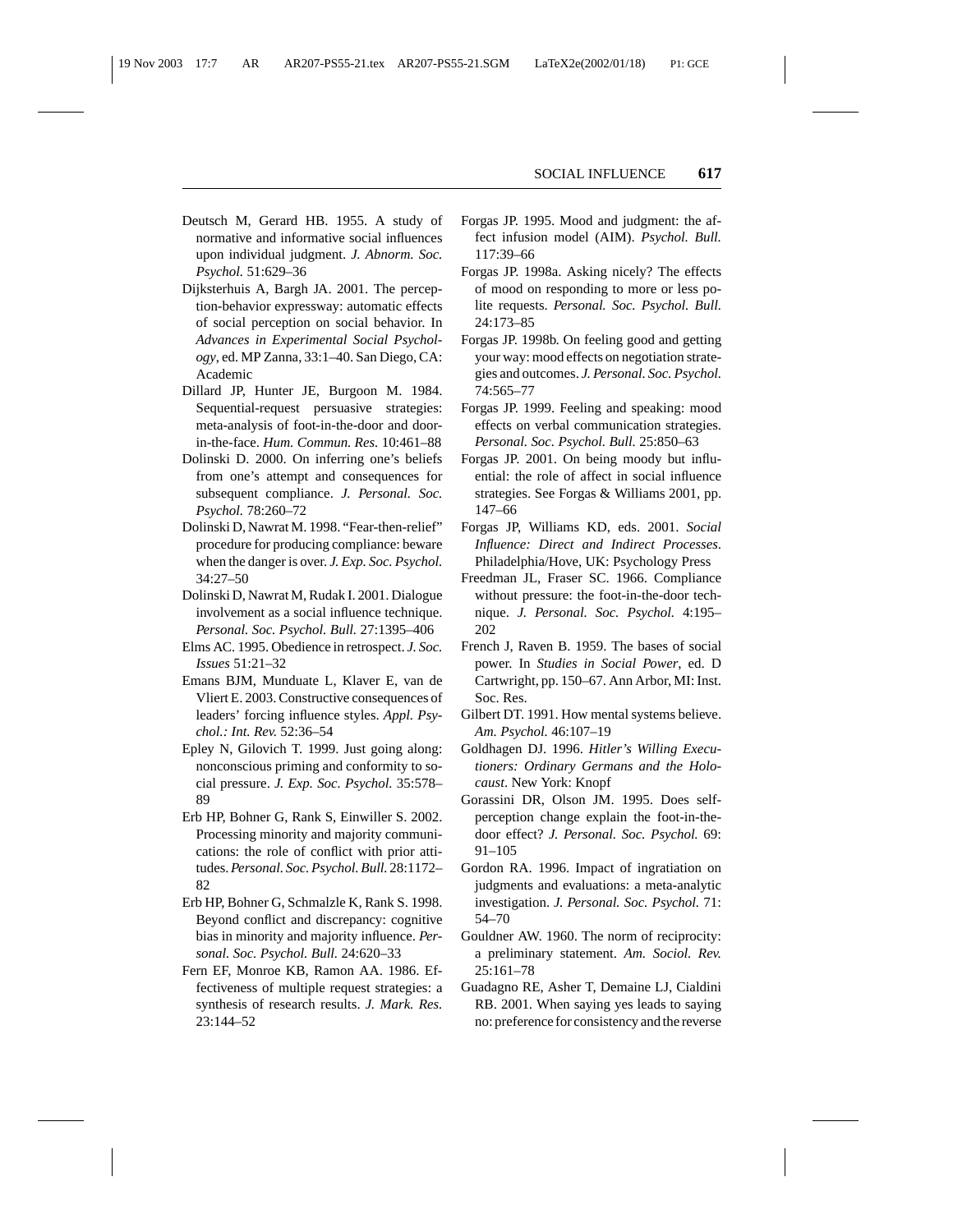foot-in-the-door effect. *Personal. Soc. Psychol. Bull.* 27:859–67

- Guéguen N, Pascual A, Dagot L. 2002. Lowball and compliance to a request: an application in a field setting. *Psychol. Rep.* 91:81–84
- Gump BB, Kulik JA. 1997. Stress, affiliation, and emotional contagion. *J. Personal. Soc. Psychol.* 72:305–19
- Hale JL, Laliker M. 1999. Explaining the doorin-the-face: Is it really time to abandon reciprocal concessions? *Commun. Stud.* 50:203– 10
- Heine SJ, Lehman DR. 1997. Culture, dissonance, and self-affirmation. *Personal. Soc. Psychol. Bull.* 23:389–400
- Heine SJ, Lehman DR, Markus HR, Kitayama S. 1999. Is there a universal need for positive self-regard? *Psychol. Rev.* 106:766–94
- Hess U, Philippot P, Blairy S. 1999. Mimicry: fact and fiction. In *The Social Context of Nonverbal Behavior*, ed. P Philippot, RS Feldman, EJ Coates, pp. 213–41. Cambridge, UK/New York: Cambridge Univ. Press
- Howard DJ, Gengler CE, Jain A. 1995. What's in a name? A complimentary means of persuasion. *J. Consum. Res.* 22:200–11
- Howard DJ, Gengler CE, Jain A. 1997. The name remembrance effect: a test of alternative explanations. *J. Soc. Behav. Personal.* 12:801–10
- Janes LM, Olson JM. 2000. Jeer pressure: the behavioral effects of observing ridicule of others. *Personal. Soc. Psychol. Bull.* 26:474– 85
- Johnston L. 2002. Behavioral mimicry and stigmatization. *Soc. Cogn.* 20:18–35
- Kahan D. 1997. Social influence, social meaning, and deterrence. *VA. Law Rev.* 83:349– 95
- Kallgren CA, Reno RR, Cialdini RB. 2000. A focus theory of normative conduct: when norms do and do not affect behavior. *Personal. Soc. Psychol. Bull.* 26:1002–12
- Kelln BRC, Ellard JH. 1999. An equity theory analysis of the impact of forgiveness and retribution on transgressor compliance. *Personal. Soc. Psychol. Bull.* 25:864–72

Kenrick DT, Maner JK, Butner J, Li NP, Becker

DV, Schaller M. 2002. Dynamical evolutionary psychology: mapping the domains of the new interactionist paradigm. *Personal. Soc. Psychol. Rev.* 6:347–56

- Kim HS, Markus HR. 1999. Deviance or uniqueness, harmony or conformity? A cultural analysis. *J. Personal. Soc. Psychol.* 77: 785–800
- Knowles ES, Linn JA. 2003. Approachavoidance model of persuasion: alpha and omega strategies for change. In *Resistance and Persuasion*, ed. ES Knowles, JA Linn. Mahwah, NJ: Erlbaum. In press
- Koslowsky M, Schwarzwald J. 2001. The power interaction model: theory, methodology, and empirical applications. In *The Use and Abuse of Power: Multiple Perspectives on the Causes of Corruption*, ed. AY Lee-Chai, JA Bargh, pp. 195–214. Philadelphia, PA: Psychology Press
- Koslowsky M, Schwarzwald J, Ashuri S. 2001. On the relationship between subordinates' compliance to power sources and organisational attitudes. *Appl. Psychol.: Int. Rev.* 50:455–76
- Lakin JL, Chartrand TL. 2003. Using nonconscious behavioral mimicry to create affiliation and rapport. *Psychol. Sci.* 14:334–39
- Latané B. 1981. The psychology of social impact. *Am. Psychol.* 36:343–56
- Latané B. 1996. Dynamic social impact: the creation of culture by communication. *J. Commun.* 46:13–25
- Lea M, Spears R, de Groot D. 2001. Knowing me, knowing you: anonymity effects on social identity processes within groups. *Personal. Soc. Psychol. Bull.* 27:526–37
- Lerner JS, Tetlock PE. 1999. Accounting for the effects of accountability. *Psychol. Bull.* 125:255–75
- Lutsky N. 1995. When is "obedience" obedience? Conceptual and historical commentary. *J. Soc. Issues* 51:55–66
- Lynn M, Simons T. 2000. Predictors of male and female servers' average tip earnings. *J. Appl. Soc. Psychol.* 30:241–52
- MacDonald G, Nail PR, Levy DA. 2003. Expanding the scope of the social response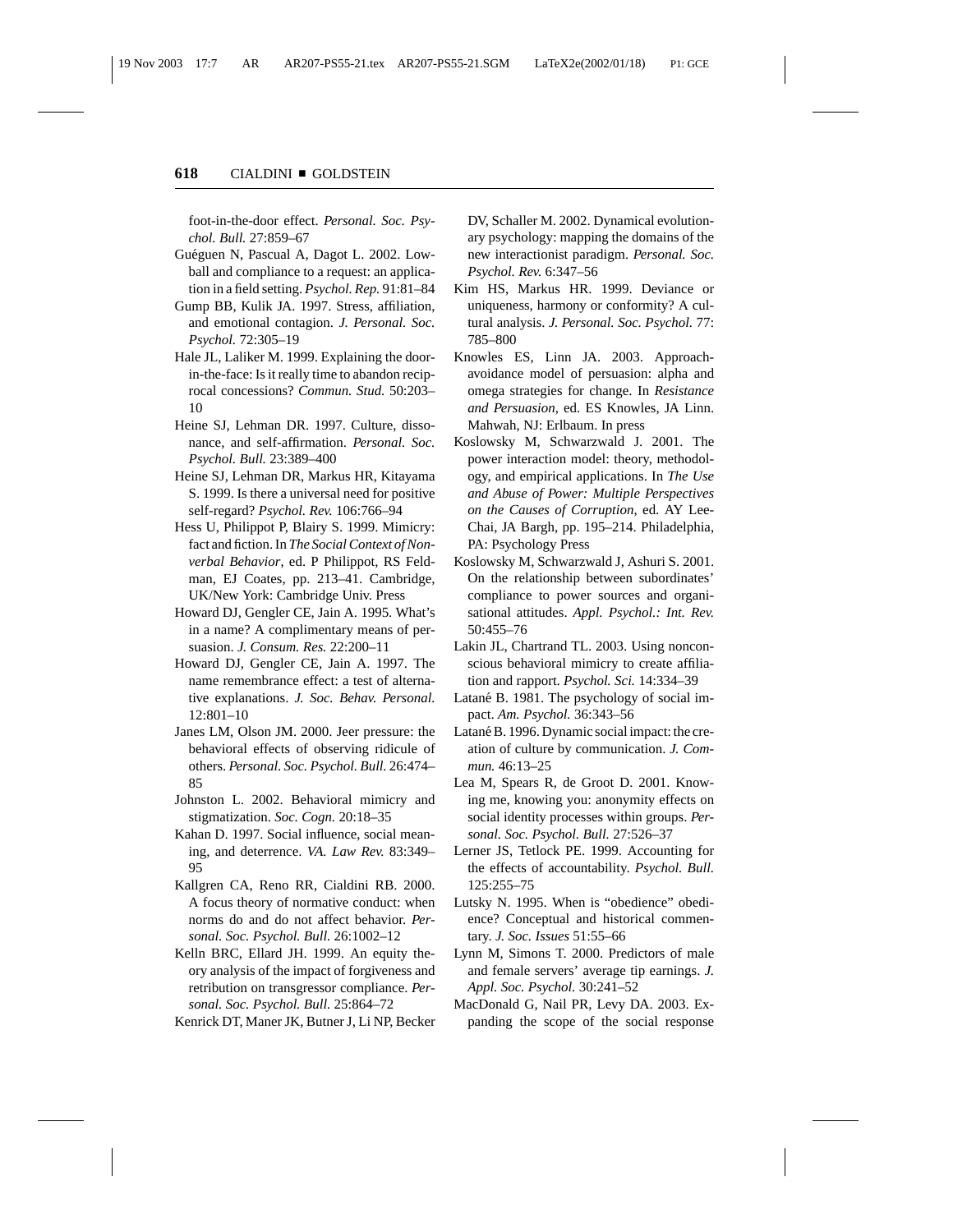context model. *Basic Appl. Soc. Psychol.* In press

- Mackie DM. 1987. Systematic and nonsystematic processing of majority and minority persuasive communications. *J. Personal. Soc. Psychol.* 53:41–52
- Martin R, Hewstone M. 2001. Determinants and consequences of cognitive processes in majority and minority influence. See Forgas & Williams 2001, pp. 315–30
- McCall M. 1997. Physical attractiveness and access to alcohol: What is beautiful does not get carded. *J. Appl. Soc. Psychol.* 27:453–62
- Meade ML, Roediger HL III. 2002. Explorations in the social contagion of memory. *Mem. Cogn.* 30:995–1009
- Meeus WHJ, Raaijmakers QAW. 1995. Obedience in modern society: the Utrecht studies. *J. Soc. Issues* 51:155–76
- Milgram S. 1974. *Obedience to Authority*. New York: Harper & Row
- Millar M. 2002. Effects of a guilt induction and guilt reduction on door in the face. *Commun. Res.* 29:666–80
- Miller AG. 1995. Constructions of the obedience experiments: a focus upon domains of relevance. *J. Soc. Issues* 51:33–54
- Moscovici S. 1980. Toward a theory of conversion behavior. In *Advances in Experimental Social Psychology*, ed. L Berkowitz, 13:209– 39. New York: Academic
- Mowen JC, Cialdini RB. 1980. On implementing the door-in-the-face compliance technique in a business context. *J. Mark. Res.* 17:253–58
- Nail PR, MacDonald G, Levy DA. 2000. Proposal of a four-dimensional model of social response. *Psychol. Bull.* 126:454–70
- Newman LS, Erber R, eds. 2002. *Understanding Genocide: The Social Psychology of the Holocaust.* Oxford/New York: Oxford Univ. Press
- Nowak A, Vallacher RR. 1998. *Dynamical Social Psychology.* New York: Guilford
- Nowak A, Vallacher RR. 2001. Societal transition: toward a dynamical model of social change. In *The Practice of Social Influence in Multiple Cultures*, ed. W Wosinska, RB

Cialdini, DW Barrett, J Reykowski, pp. 151– 71. Mahwah, NJ: Erlbaum

- O'Keefe DJ. 1999. Three reasons for doubting the adequacy of the reciprocal concessions explanation of door-in-the-face effects.*Commun. Stud.* 50:211–20
- O'Keefe DJ, Figgé M. 1997. A guilt-based explanation of the door-in-the-face influence strategy. *Hum. Commun. Res.* 24:64–81
- O'Keefe DJ, Figgé M. 1999. Guilt and expected guilt in the door-in-the-face technique. *Commun. Monogr*. 66:312–24
- O'Keefe DJ, Hale SL. 1998. The door-inthe-face influence strategy: a random-effects meta-analytic review. In *Communication Yearbook*, ed. ME Roloff, 21:1–33. Thousand Oaks, CA: Sage
- O'Keefe DJ, Hale SL. 2001. An odds-ratiobased meta-analysis of research on the doorin-the-face influence strategy. *Commun. Rep.* 14:31–38
- Pendry L, Carrick R. 2001. Doing what the mob do: priming effects on conformity. *Eur. J. Soc. Psychol.* 31:83–92
- Pennington J, Schlenker BR. 1999. Accountability for consequential decisions: justifying ethical judgments to audiences. *Personal. Soc. Psychol. Bull.* 25:1067–81
- Petersen LE, Dietz J. 2000. Social discrimination in a personnel selection context: the effects of an authority's instruction to discriminate and followers' authoritarianism. *J. Appl. Soc. Psychol.* 30:206–20
- Pollock CL, Smith SD, Knowles ES, Bruce HJ. 1998. Mindfulness limits compliance with the that's-not-all technique. *Personal. Soc. Psychol. Bull.* 24:1153–57
- Pool GJ, Wood W, Leck K. 1998. The selfesteem motive in social influence: agreement with valued majorities and disagreement with derogated minorities. *J. Personal. Soc. Psychol.* 75:967–75
- Postmes T, Spears R. 1998. Deindividuation and anti-normative behavior: a metaanalysis. *Psychol. Bull.* 123:238–59
- Postmes T, Spears R, Sakhel K, De Groot D. 2001. Social influence in computer-mediated communication: the effects of anonymity on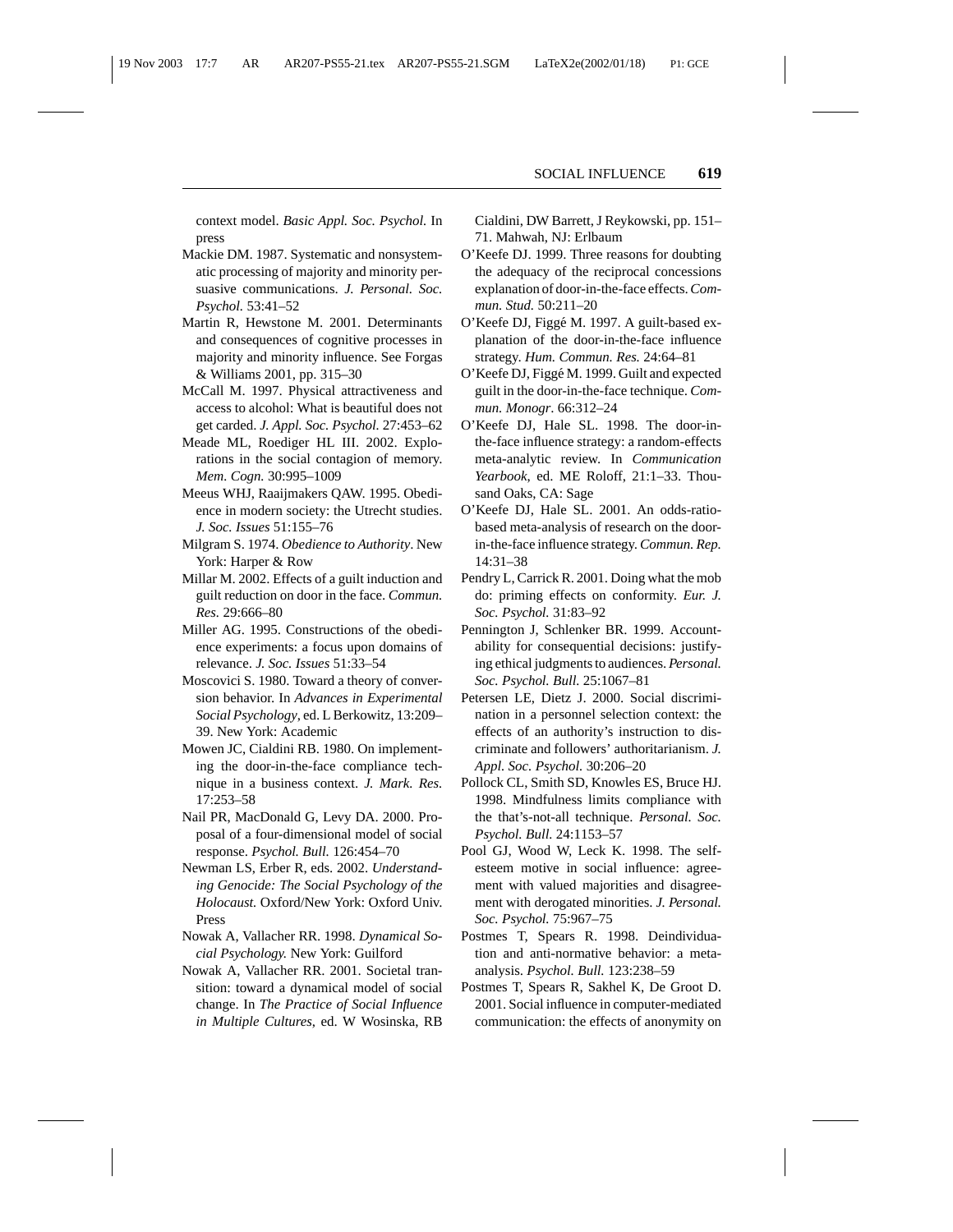group behavior. *Personal. Soc. Psychol. Bull.* 27:1243–54

- Quinn A, Schlenker BR. 2002. Can accountability produce independence? Goals as determinants of the impact of accountability on conformity. *Personal. Soc. Psychol. Bull.* 28:472–83
- Raven BH, Schwarzwald J, Koslowsky M. 1998. Conceptualizing and measuring a power/interaction model of interpersonal influence. *J. Appl. Soc. Psychol.* 28:307– 22
- Reicher SD, Spears R, Postmes T. 1995. A social identity model of deindividuation phenomena. *Eur. Rev. Soc. Psychol.* 6:161– 98
- Rind B. 1997. Effects of interest arousal on compliance with a request for help. *Basic Appl. Soc. Psychol.* 19:49–59
- Rind B, Strohmetz D. 1999. Effect on restaurant tipping of a helpful message written on the back of customer's checks. *J. Appl. Soc. Psychol.* 29:139–44
- Rind B, Strohmetz D. 2001. Effect on restaurant tipping of presenting customers with an interesting task and of reciprocity. *J. Appl. Soc. Psychol.* 31:1379–84
- Sagarin BJ, Cialdini RB, Rice WE, Serna SB. 2002. Dispelling the illusion of invulnerability: the motivations and mechanisms of resistance to persuasion. *J. Personal. Soc. Psychol.* 83:526–41
- Sanchez-Burks J. 2002. Protestant relational ideology and (in)attention to relational cues in work settings. *J. Personal. Soc. Psychol.* 83:919–29
- Sassenberg K. 2002. Common bond and common identity groups on the internet: attachment and normative behavior in on-topic and off-topic chats. *Group Dynam.: Theory Res. Pract.* 6:27–37
- Sassenberg K, Postmes T. 2002. Cognitive and strategic processes in small groups: effects of anonymity of the self and anonymity of the group on social influence. *Br. J. Soc. Psychol.* 41:463–80
- Schaller M, Latané B. 1996. Dynamic social impact and the evolution of social represen-

tations: a natural history of stereotypes. *J. Commun.* 46:64–77

- Schlenker BR, Weigold MF. 1989. Selfidentification and accountability. In *Impression Management in the Organization*, ed. RA Giacalone, P Rosenfeld, pp. 21–43. Hillsdale, NJ: Erlbaum
- Schultz PW. 1999. Changing behavior with normative feedback interventions: a field experiment on curbside recycling. *Basic Appl. Soc. Psychol.* 21:25–36
- Schwarzwald J, Koslowsky M, Agassi V. 2001. Captain's leadership type and police officers' compliance to power bases. *Eur. J. Work Organ. Psychol.* 10:273–90
- Sechrist GB, Stangor C. 2001. Perceived consensus influences intergroup behavior and stereotype accessibility. *J. Personal. Soc. Psychol.* 80:645–54
- Spears R, Postmes T, Lea M, Watt SE. 2001. A SIDE view of social influence. See Forgas & Williams 2001, pp. 331–50
- Stangor C, Sechrist GB, Jost JT. 2001. Social influence and intergroup beliefs: the role of perceived social consensus. See Forgas & Williams 2001, pp. 235–52
- Strohmetz DB, Rind B, Fisher R, Lynn M. 2002. Sweetening the till: the use of candy to increase restaurant tipping. *J. Appl. Soc. Psychol.* 32:300–9
- Tafarodi RW, Kanf SJ, Milne AB. 2002. When different becomes similar: compensatory conformity in bicultural visible minorities. *Personal. Soc. Psychol. Bull.* 28:1131– 42
- Turner JC. 1985. Social categorization and the self-concept: a social cognitive theory of group behavior. In *Advances in Group Processes*, ed. EJ Lawler, 2:77–122. Greenwich, CT: JAI
- Tusing KJ, Dillard JP. 2000. The psychological reality of the door-in-the-face: it's helping, not bargaining. *J. Lang. Soc. Psychol.* 19:5– 25
- Tyler TR. 1997. The psychology of legitimacy. *Personal. Soc. Psychol. Rev.* 1:323– 44
- Vallacher RR, Nowak A, Miller ME. 2003.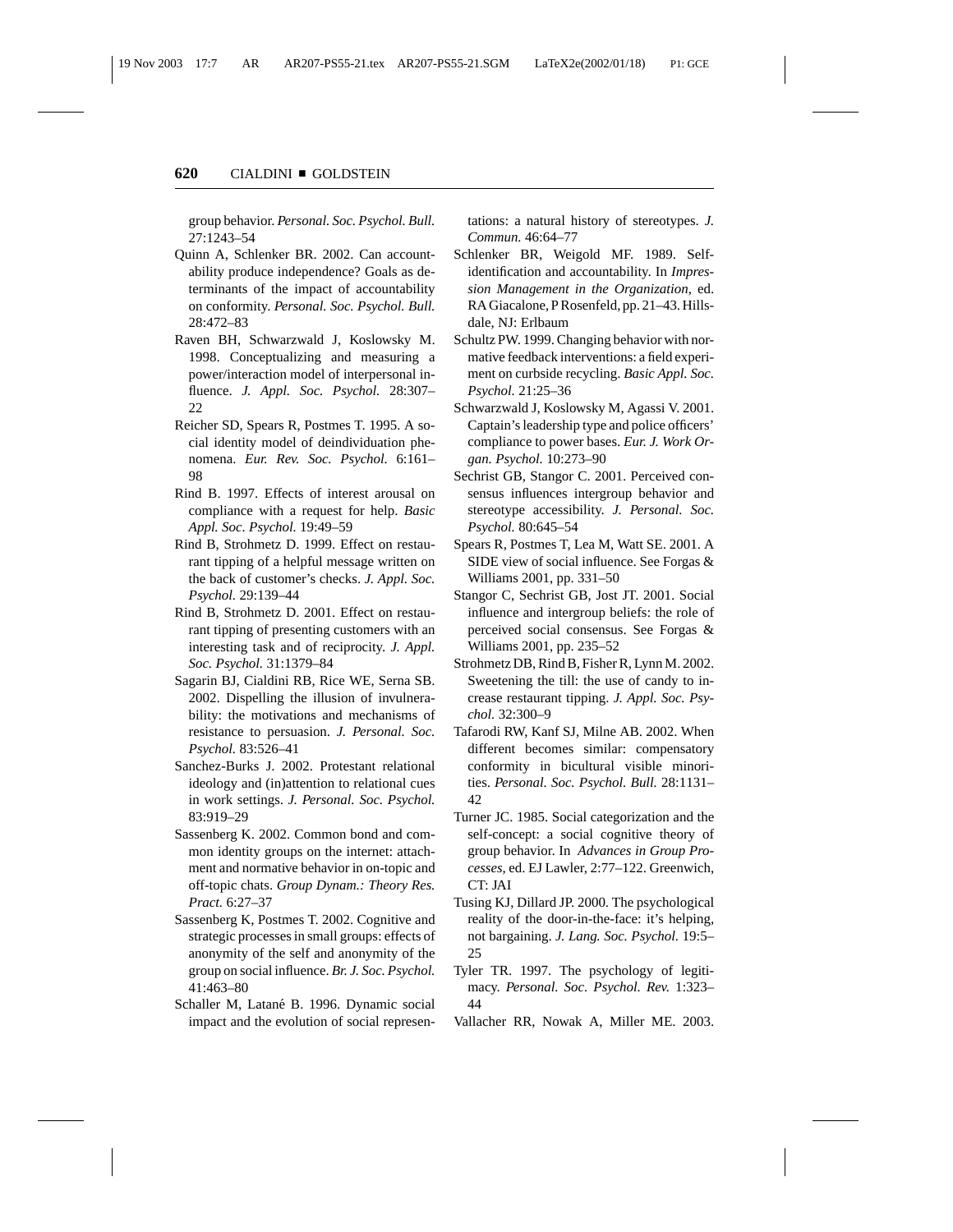Social influence. In *Comprehensive Handbook of Psychology: Personality and Social Psychology*, ed. MJ Lerner, T Millon, 5:383– 417. New York: Wiley

- Vonk R. 2002. Self-serving interpretations of flattery: why ingratiation works. *J. Personal. Soc. Psychol.* 82:515–26
- Walther E, Bless H, Strack F, Rackstraw P, Wagner D, Werth L. 2002. Conformity effects in memory as a function of group size, dissenters and uncertainty. *Appl. Cogn. Psychol.* 16:793–810
- Whatley MA, Webster MJ, Smith RH, Rhodes A. 1999. The effect of a favor on public and

private compliance: How internalized is the norm of reciprocity? *Basic Appl. Soc. Psychol.* 21:251–59

- Williams KP, Cheung CKT, Choi W. 2000. Cyberostricism: effects of being ignored over the internet. *J. Personal. Soc. Psychol.* 79:748–62
- Wood W. 2000. Attitude change: persuasion and social influence.*Annu. Rev. Psychol.* 51:539– 70
- Wright DB, Self G, Justice C. 2000. Memory conformity: exploring misinformation effects when presented by another person. *Br. J. Psychol.* 91:189–202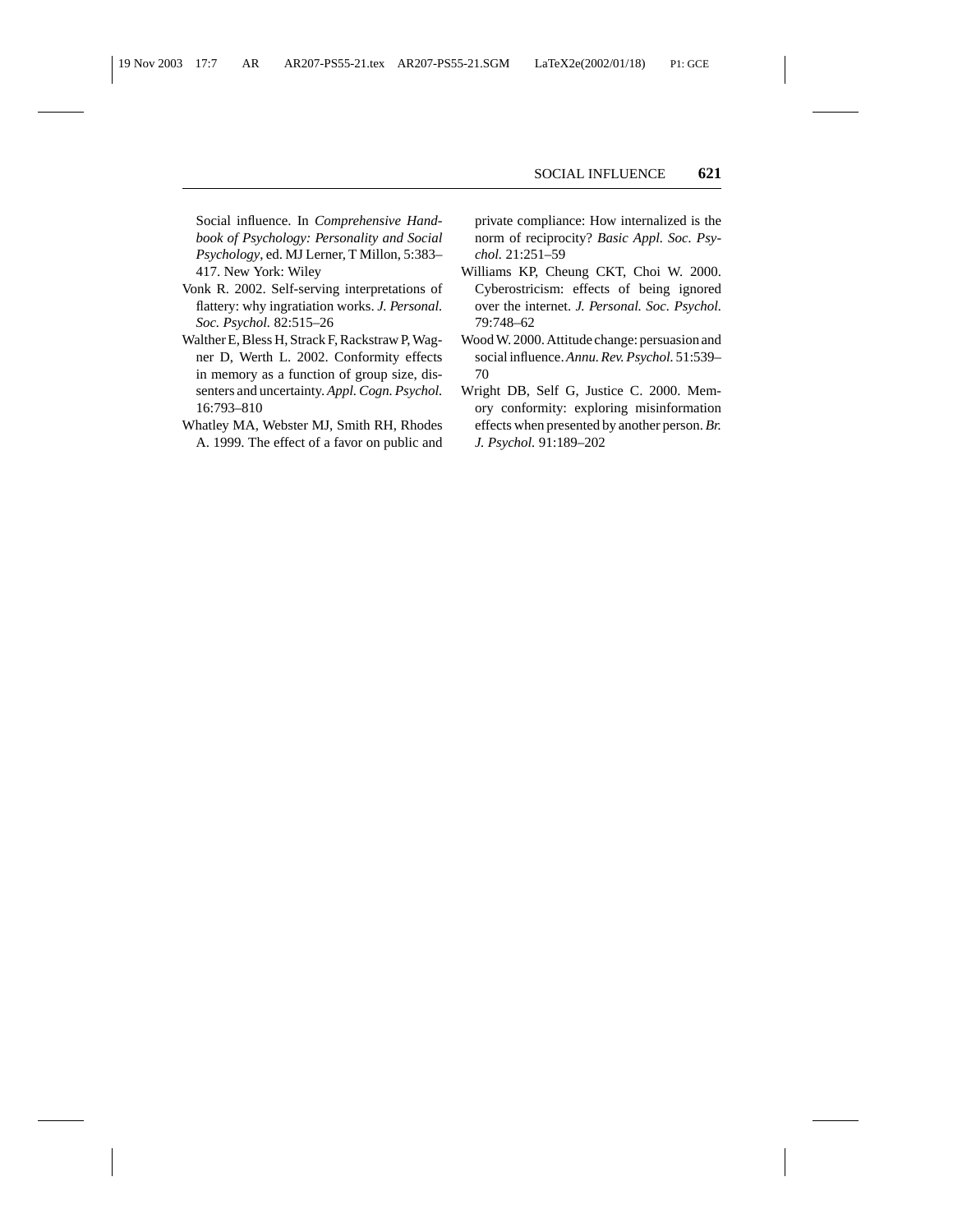Copyright of Annual Review of Psychology is the property of Annual Reviews Inc. and its content may not be copied or emailed to multiple sites or posted to a listserv without the copyright holder's express written permission. However, users may print, download, or email articles for individual use.